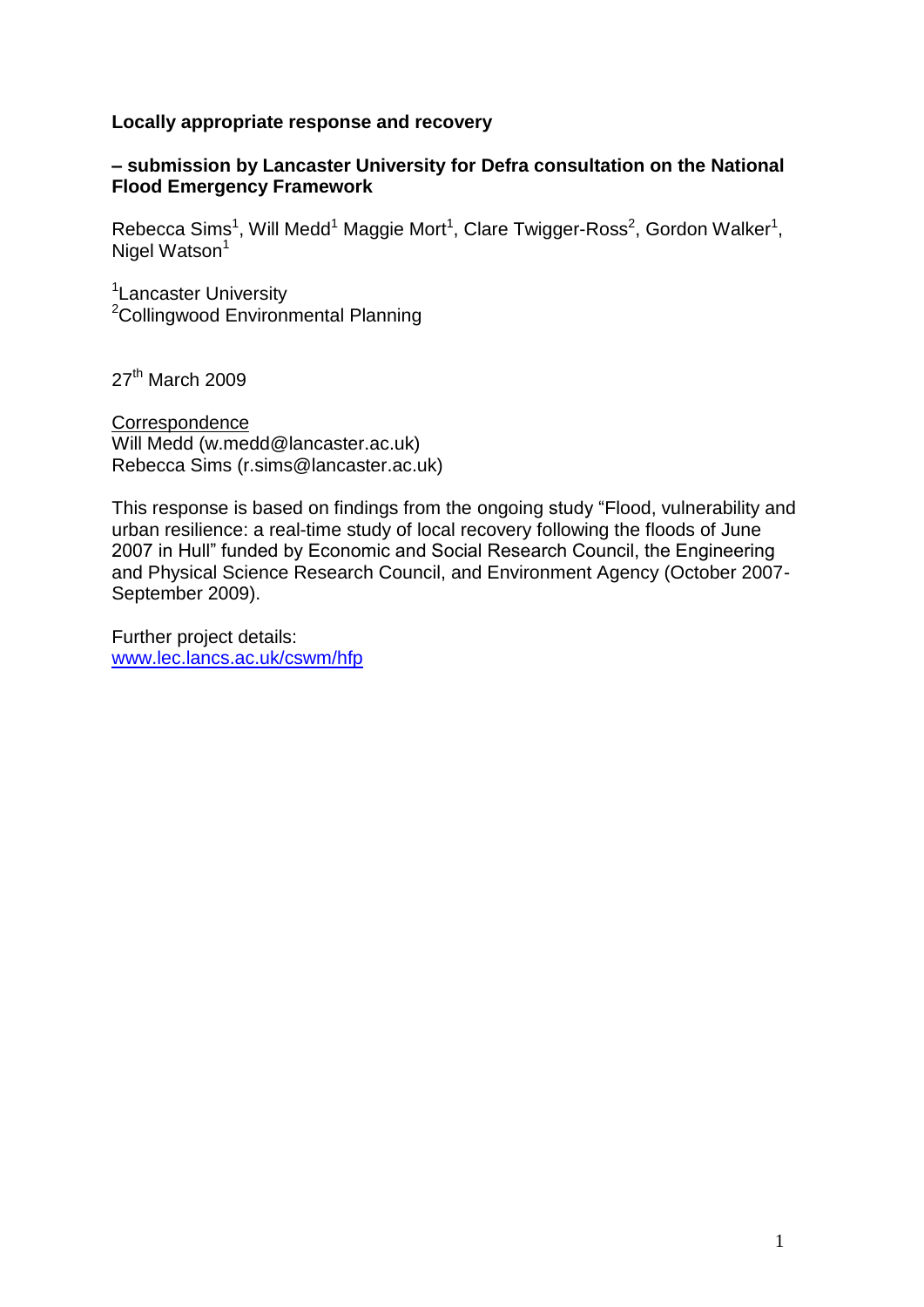# **CONTENTS**

|                                                                                                                                                                                                                       | 3                       |
|-----------------------------------------------------------------------------------------------------------------------------------------------------------------------------------------------------------------------|-------------------------|
|                                                                                                                                                                                                                       | 4                       |
| 2.1 Details of participants taking part in the study                                                                                                                                                                  | $\overline{\mathbf{4}}$ |
|                                                                                                                                                                                                                       |                         |
| 3.1 Proposal 1: The Met Office and Environment Agency should develop<br>new, formal arrangements to provide specific flood risk advice to local<br>emergency responders and professional partners in the lead up to a |                         |
| 3.2 Proposal 2: Flood emergency planning and response - what you<br>can expect of the government and its agencies in the event of a flooding                                                                          |                         |
| 3.3 Proposal 3: Health and social care in the event of a flooding                                                                                                                                                     |                         |
| 3.4 Proposal 5: Arrangements for mutual aid in the event of predicted                                                                                                                                                 | 16                      |
|                                                                                                                                                                                                                       | 19                      |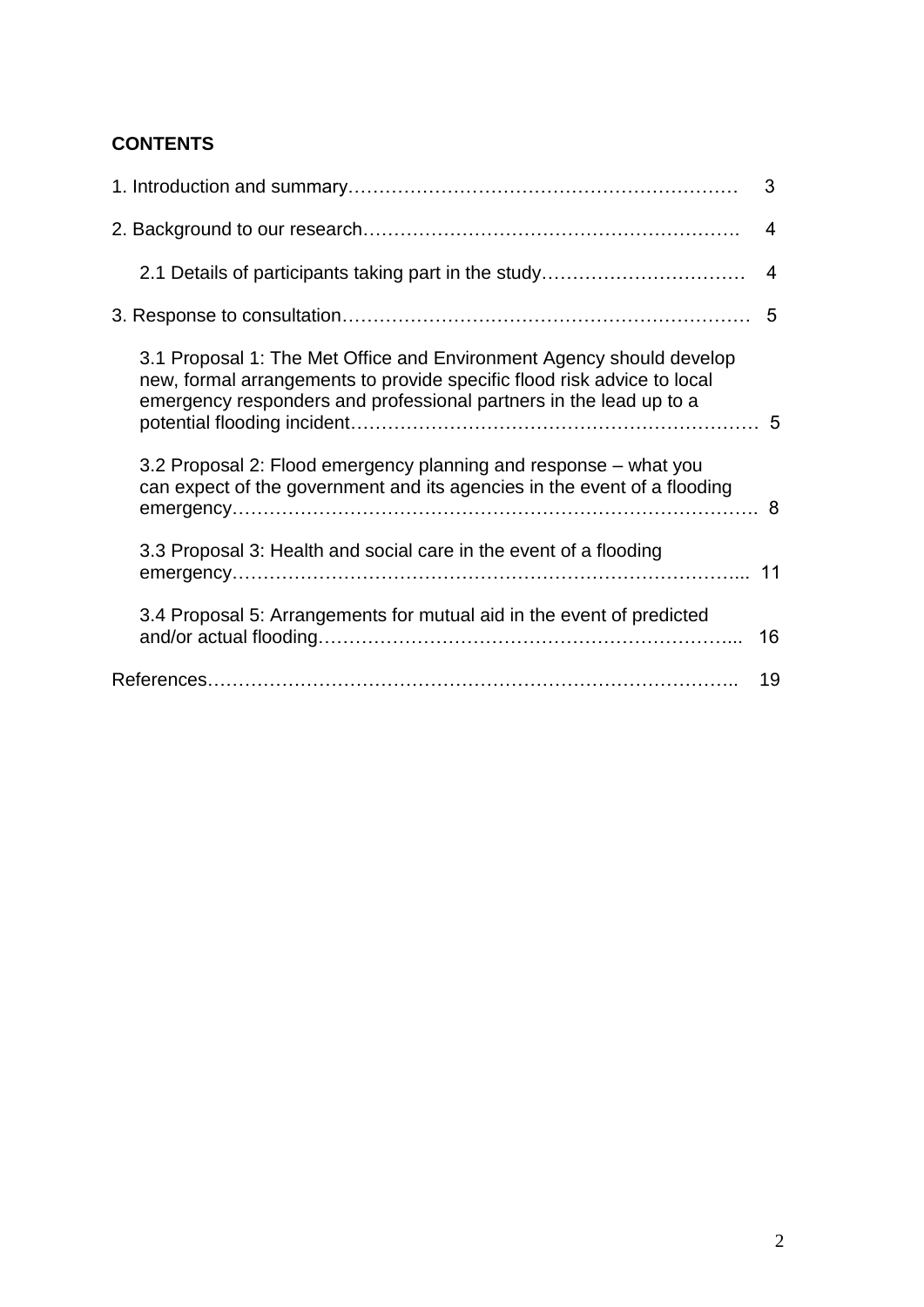# **1. Introduction and summary**

Our ongoing research in Hull is providing evidence about the prolonged impact of the flood recovery process, and the severe distress and disruption to communities and individuals that it entails. One core theme emerging in the results is that effective emergency responsesto flooding, which are capable of dealing with the multiple and varied needs of local communities, will be benefitial in reducing the intangible negative effects of longer term recovery . This submission is a response to Defra"s consultation on the National Flood Emergency Framework. Drawing on some our research findings, we comment on the themes and questions highlighted in the consultation and suggest issues for consideration in the policy debate.

By way of summary we recommend:

- When developing formal guidance for issuing official flood warnings it is important to be aware of how these flood warnings interact with other, more local forms of knowledge that form part of the picture for the local communities.
- Official flood warnings must:
	- Cover all types of flooding (not just fluvial and coastal)
	- Be consistent across the various different agencies involved
	- Be reported clearly and consistently across the various local and national news media that residents will consult for information
- Flood warnings must be communicated effectively at the very local level of the street or neighbourhood.
- Roles and responsibilities must be clear within  $-$  as well as between  $$ organisations:
	- Clearly defined roles and responsibilities are important in preventing – as well as responding to – flood emergencies.
	- Discussions about these roles and responsibilities should be extended beyond the domain of central and local government to include those companies, agencies and individuals who have a role to play in managing flood and drainage related risks at the regional and local level.
	- Discussions about roles and responsibilities should also be extended to include – and support – the broad range of capacities of the community and voluntary sector which can play a vital part in meeting the very immediate needs of householders on the ground.
	- It is essential to ensure that the public are kept aware of which organisations are responsible for which aspects of recovery, so that it is clear who should be contacted in relation to specific problems and issues.
- In the event of a future flood, Primary Care Trusts should use the media and other appropriate communication channels to ensure that all residents are made aware of what they should do to protect their health. It would also be helpful for health authorities to work with flood restoration companies to ensure that these companies are clear about the different courses of action available to them. Companies should be able to discuss this health information with residents so that a joint decision can be taken on what would be the most appropriate strategies to employ.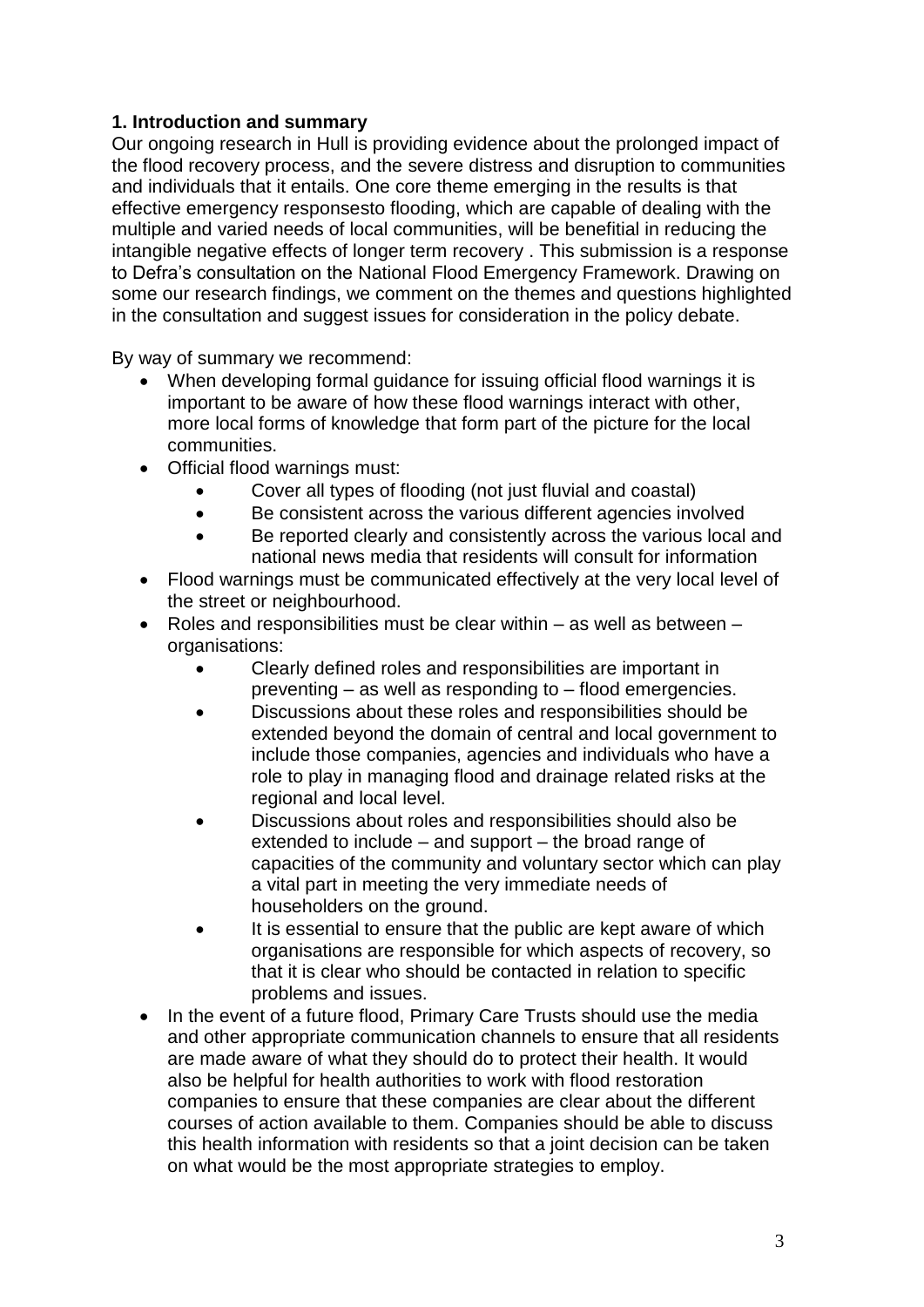- Residents should be able to stay with their own GP even if they have temporarily moved out of the GP catchment area
- Many of the so-called 'mental health' impacts of the flooding are a consequence of householders being treated badly by the various companies and agencies involved in flood recovery. While for some mental health support might be helpful, a rethink of the ways in which the recovery process is managed to ensure that repairs are handled in sympathetic, helpful ways that minimise distress and make the process as quick and efficient as possible will have a greater impact.
- Efforts to improve the flood recovery process must be guided by the needs and the timescales of affected communities, rather than the "official" recovery templates of local and national government organisations. Integrating the recovery effort more closely with the local community and voluntary sector is the best way of ensuring that appropriate resources reach those most in need of help.
- We need to recognise that the agents of flood recovery include a wider range of people and organisations though they might not see themselves in this role. Government bodies need to explore how to officially recognise, support, educated and if necessary, regulate ,these wider private and voluntary sector deliveries of care and recovery.

# **2. Background to our research**

The aim of our research, *Flood, vulnerability and urban resilience: a real-time study of local recovery following the floods of June 2007 in Hull*, is to undertake a realtime longitudinal study using an action research model to document and understand the everyday experiences of individuals following the floods of June 2007 in interaction with networks of other actors and organisations, strategies of institutional support and investment in the built environment and critical infrastructure. Focusing on Hull, the project design adopts a tried and tested action research methodology previously used to investigate recovery following the 2001 Foot and Mouth Disease disaster (Bailey et al. 2004, Convery et al. 2005, Mort et al. 2005, Convery et al. 2007). The research therefore involves a longitudinal qualitative diary-based method developed to capture peoples" everyday experiences as they move through the drawn out process of recovery.

A growing body of work has sought to better understand the social, economic and health impacts of flooding and the relationship between social and physical parameters of community resilience and preparedness (Twigger-Ross 2006, Thrush et al. 2005, Tapsell et al. 2005, Kirschenbaum 2002, Gordon 2004). However, there is a dearth of empirically-based understanding about the processes people go through in recovering from flood disasters in the UK and the role of institutional support and investment in the built environment within that.

The emphasis of this research is therefore on the "what, how and when" of people"s everyday adaptation during the flood recovery process, captured over time. The project started in October 2007 and will continue until September 2009.

# **2.1 Details of participants taking part in the study**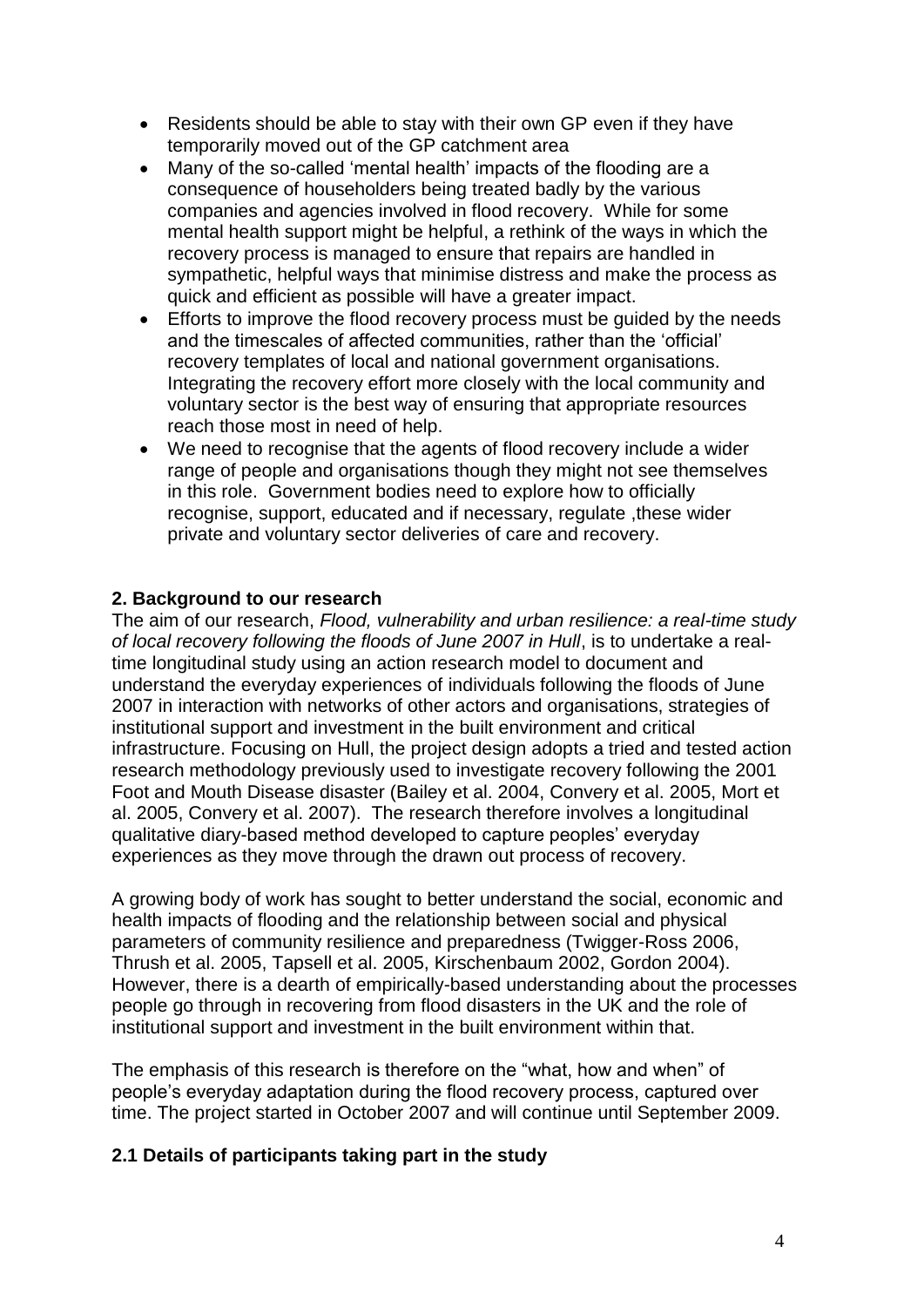The core method used in this study is the diary keeping of 43 residents in Hull. Participants have been keeping diaries with the period of October 2007 to April 2009 (some have kept diaries throughout this period, some have stopped early and some started later). The diaries are not structured, leaving it up to the diarist to decide what they feel is important to record. Participants are also being brought together at quarterly intervals during the course of the project to discuss collectively issues affecting the recovery process as they emerge during the research project.

We have also conducted interviews with the diarists and an additional 8 interviews with frontline workers<sup>1</sup> (10 of the residents are also front line workers).

Participants have been recruited from all areas of the city with a particular focus on West Hull, as this was the area most severely affected by the flooding. The following statistics provide a profile of our participants by age, tenure type and additional considerations.

## *Tenure*

Of the 43 residents interviewed: 31 owner occupiers, 7 council tenants, 2 private rented, 3 housing association.

# *Age*

Age profile of the 43 interviewees:

| 20s | 30s | 40s | 50s | <b>60s</b> | <b>70s</b> | <b>80s</b> | <b>90s</b> |
|-----|-----|-----|-----|------------|------------|------------|------------|
|     |     |     |     |            | ∼          |            |            |

*Disability* Number of interviewees with a disability in the family: 11

*Gender* 32 women, 11 men.

*Young families*

14 participants have children under 10.

*Insurance*

1

7 participants were uninsured.

# **3. Response to consultation**

This section is structured in response to the questions outlined in the consultation document. The emphasis of our study is on understanding flood response and recovery from the perspective of those involved in the process. We therefore use extracts from interviews, diaries and group discussions with householders involved

 $<sup>1</sup>$  Defined as those who may not have been flooded themselves but who have been working</sup> with flood victims as part of their employment. The 18 frontline workers we have interviewed comprise 2 teachers, 3 caretakers/community centre managers, 3 community wardens, 8 council/voluntary sector employees, 1 journalist and 1 district nurse.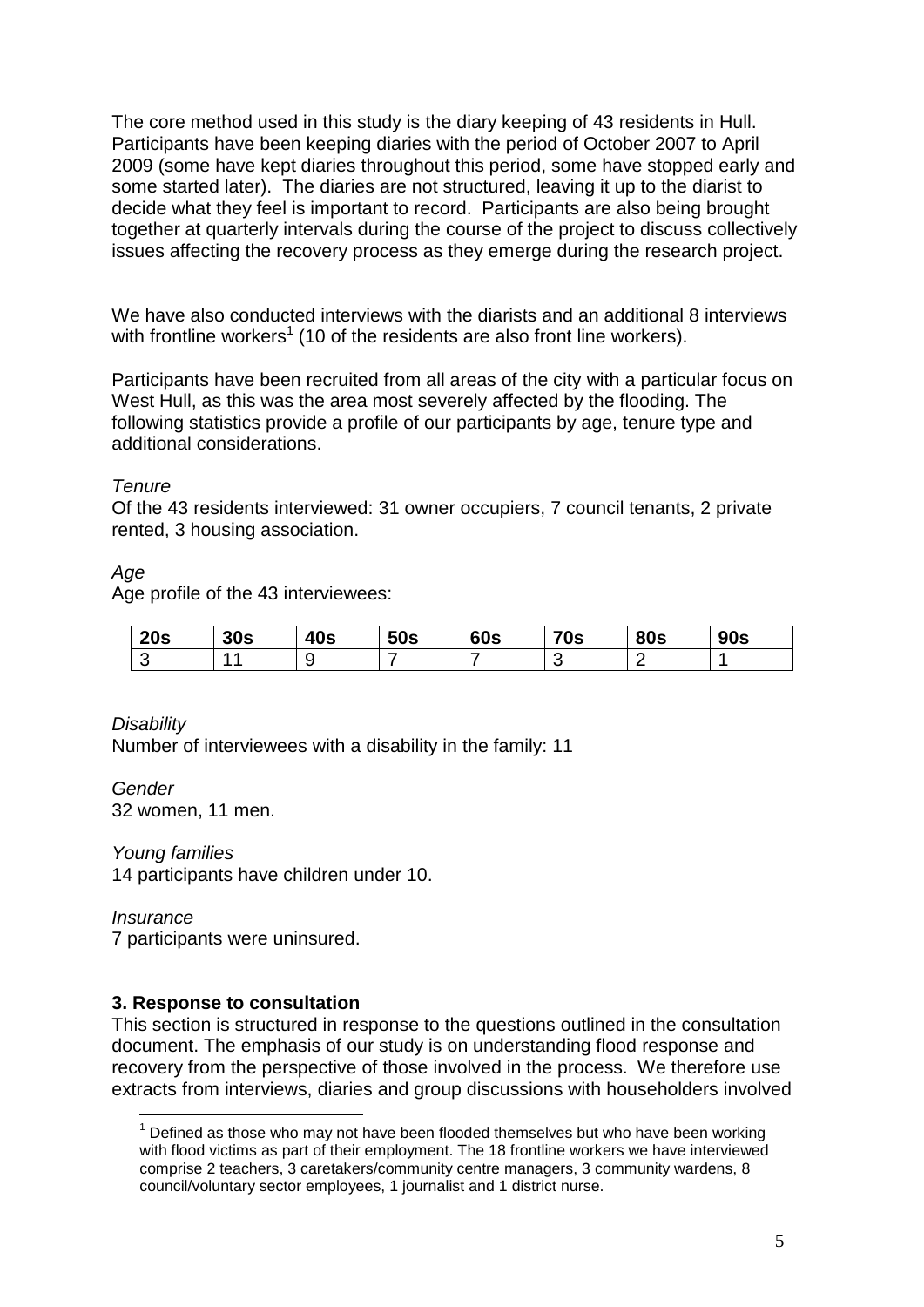in our study to illustrate the points made. All names are pseudonyms to protect the anonymity of the participants.

## **3.1 Proposal 1: The Met Office and Environment Agency should develop new, formal arrangements to provide specific flood risk advice to local emergency responders and professional partners in the lead up to a potential flooding incident.**

Q3 How might the Environment Agency improve the effectiveness of public information on flood warnings leading up to an incident?

We agree that there is a need to improve the public effectiveness of flood warnings as, from a householder perspective, the current system is perceived to be complex and inconsistent. Our research shows that residents make sense of flood risk in a number of ways:

## **a) Using local knowledge and visual surveillance of the local environment. When developing formal guidance for issuing official flood warnings it is important to be aware of how these flood warnings may interact with other, more local forms of knowledge and checking that will inevitably form part of the picture for the communities in question.**

Almost without exception the residents taking part in our study were surprised and shocked by the extent of the flooding: even those who had lived in the area for 40 years or more had seen no previous indication that their neighbourhoods could be vulnerable to this kind of incident. Although residents were aware of the low-lying nature of the city, they had confidence in their river and tidal flood defences and it had never occurred to them that their drainage system might be susceptible to pluvial flooding events of the kind that caused the June 2007 disaster. However, this situation changed drastically in the wake of the 2007 floods: having experienced the devastation that this incident caused, diarists were only too aware of the presence of water in the urban environment and many described how they had got into a pattern of checking drains, ditches and particular low-lying areas for the presence of standing water, especially during periods of heavy rain. Through interviews and diaries it becomes clear that they have acquired a specific knowledge of their local areas with the result that they know where to look first if they are worried about a possible flood:

*"Every time it rains I get up and I go and look out my daughter"s bedroom because the first part to flood is that corner of that road there. So I always look over there, obviously now it's all clear but we do, we worry about the future because you are thinking, "well, what if it happens again?""* (Barbara, interview)

*Amy: Most people when they get up in the morning and they"ll go to the bathroom, they"ll get washed, they"ll brush their teeth. We don"t, we look out the window to see what the weather is. People leave their house, they"ll go for a paper or they"ll go to the shops, we don"t, we go to the drains to see what the water level is. And that"s something for everybody, in their own way, for whatever flooding in*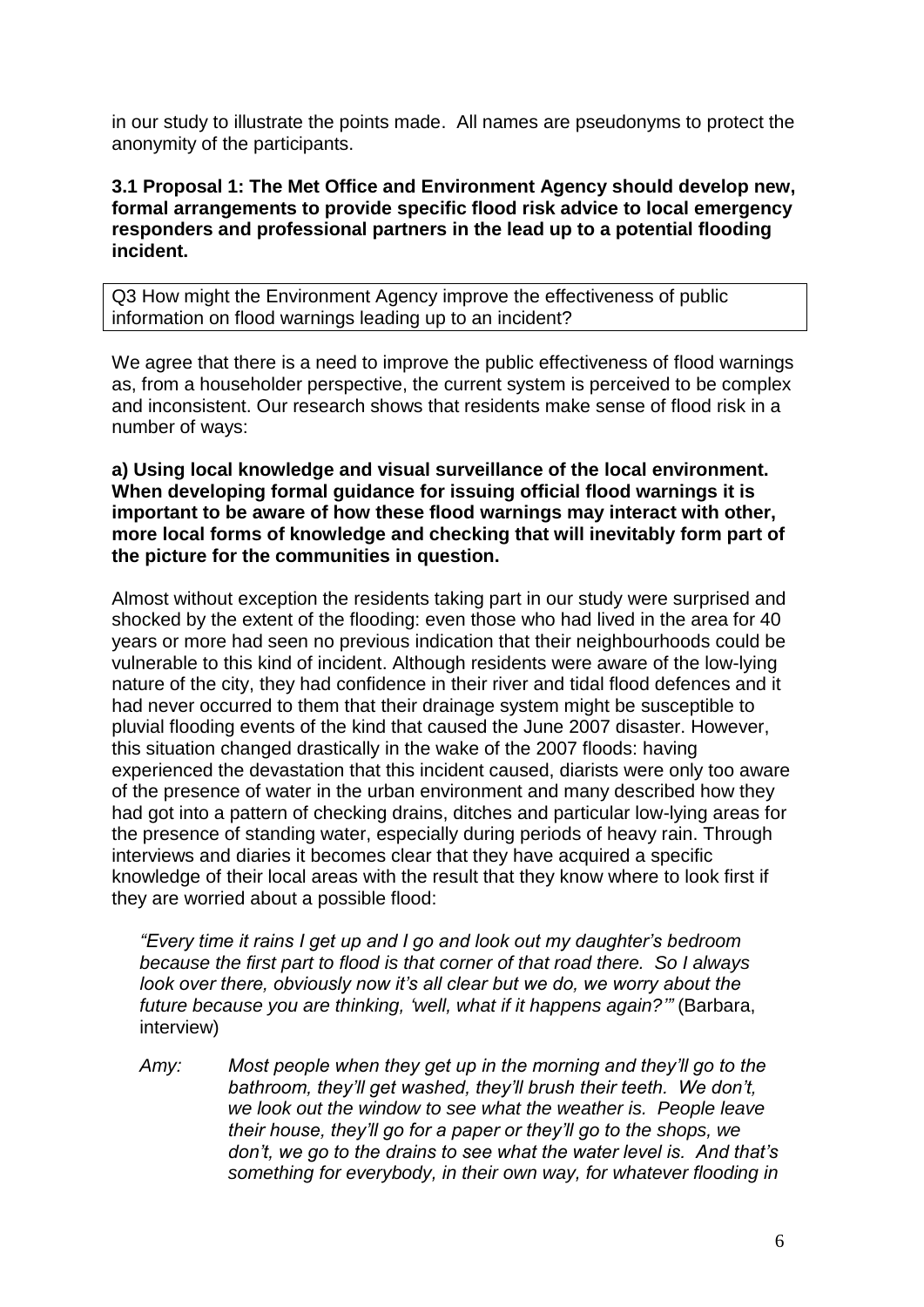*their areas, I am sure must be very much the same. The first thing you do, the first thing on your mind is, is it raining this morning, what"s the weather like, how are the drains? You check gullies as you walk.*

*Leanne: We do, I walk my dogs past the open one [drain] every day on purpose, so that I can listen and see the water flowing and know what"s going on. And if it isn"t I want to know why and then I"m ringing Yorkshire Water to ask why, but I shouldn"t have to do that. We"ve got a contingency plan, a few of us, next doors, two houses opposite and one round the corner and we"ve got keys and we"ve got all the mobile phone numbers to ring them when they are at work. And I"m usually the one that"s on watch, so if it"s raining heavily they are ringing me and I"ll say, "No there"s not a problem yet but I"m watching it carefully".* (Group discussion)

These examples are important because they illustrate the fact that residents are not simply passive recipients who listen to official flood warnings and then act accordingly. Instead, it is vital to realise that many people – especially those who have previous experience of flooding – are actively involved in the process of making their own judgements about flood risk. They use a range of information sources to make these judgements and these include not only official announcements about flood risk but also very specific and small-scale factors gleaned from local knowledge of their neighbourhoods.

a) **Official sources – for example, the Environment Agency and the Met Office are an important provider of flood warning information for residents. We recommend that official flood warnings must a) Cover all types of flooding (not just fluvial and coastal)** b) **Be consistent across the various different agencies involved** c) **Be reported clearly and consistently across the various local and national news media that residents will consult for information. It is also important to find ways of ensuring that flood warnings are communicated effectively at the very local level of the street or neighbourhood.**

However, residents" find the current system complex and inconsistent: for example, one diarist had signed up to the Environment Agency"s Floodline service since the floods of June 2007. However, he was under the impression that this service covers the threat of pluvial flooding which is not, in fact, the case. On another occasion, his diary entry reveals the kinds of concerns and questions that surface when there is disagreement between the different sources of information on offer:

## **2 nd June 2008**

*20.40hrs just start to check local news on digital teletext, for news on the sale of Hull City season passes for their first season in the Premiership, I have an application form in already, and the first news item is "Floods Expected"…in North Lincolnshire and East Yorkshire…our area and expected overnight!, with rainfall of 30 to 60 mm, our first flood only consisted of 25mm, not again!! It even mentions that both the*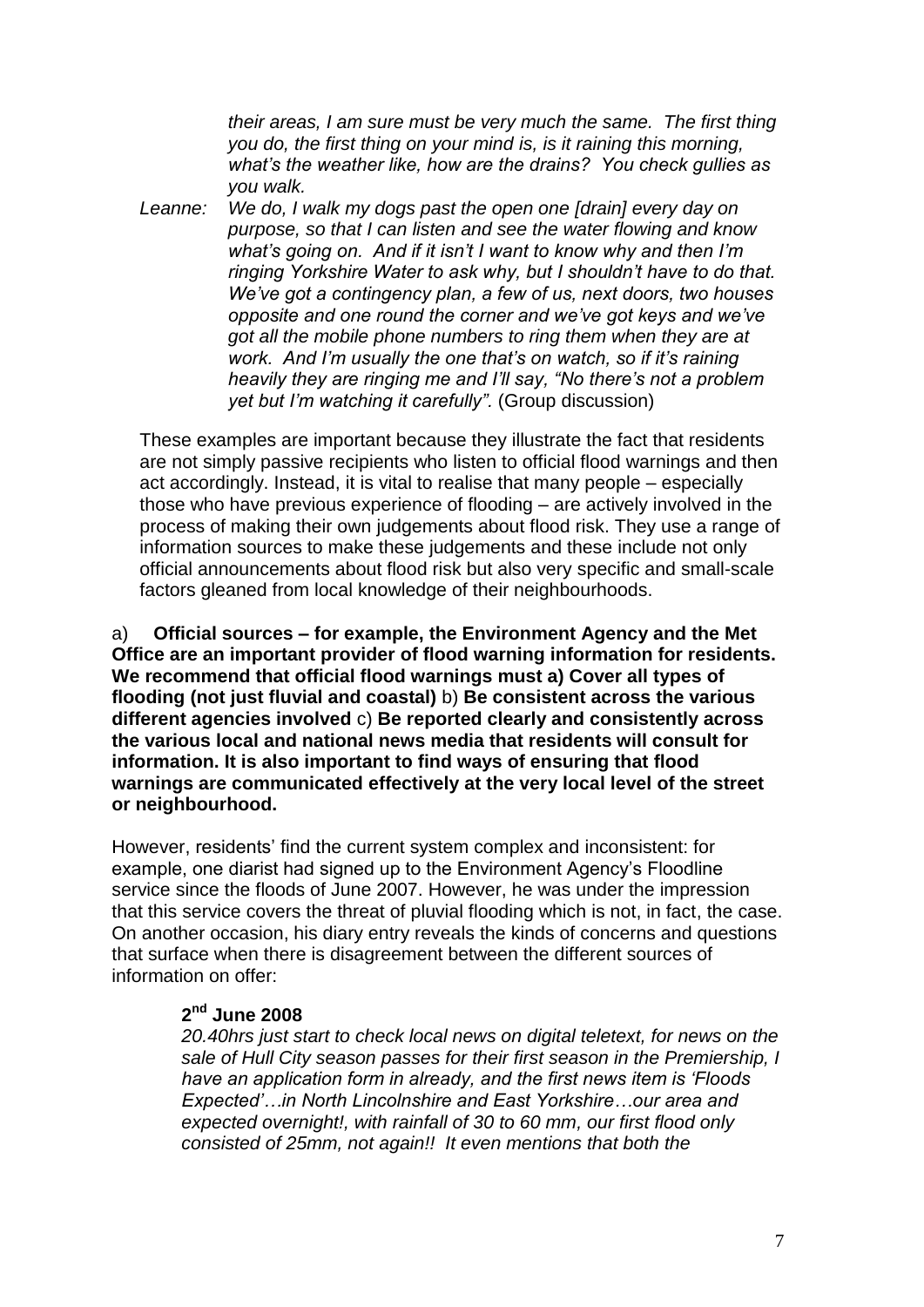*aforementioned districts have placed staff on standby to aide and assist!!!* 

*I then check the EA (Environment Agency"s) web site …. No flood warnings for the area have been issued…..what"s happening and what is the right news, should we be prepared? I then check the BBC"s weather web site and enter on our already preposted post code for the five day forecast, rain is forecast but no weather warnings!!*

*I check a rerun of the weather forecast on digital TV and the only mention is heavy rain, no detail of substantial rainfall.*

*I begin the think that if the EA don't have warnings on their web site and they haven"t rung my mobile with a warning then I shouldn"t worry, but that"s hard not to do.*

*I endure a restless nights sleep, but the rainfall expected overnight doesn"t happen, I look out of the window and check the road outside, scan left to right - its still passable, no standing water!* (Bruce, diary)

As this diary extract shows, conflicting messages from different sources do nothing to alleviate residents" concerns and leave them feeling undecided about what – if any – action they should take**.** 

Some communities have found the use of local flood wardens to be a very effective means of warning householders when the threat of flooding arises<sup>2</sup> such personal, face-to-face methods can be especially effective for elderly or housebound residents for whom mobile phone or internet-based warning systems may not be appropriate.

## **3.2 Proposal 2: Flood emergency planning and response – what you can expect of the government and its agencies in the event of a flooding emergency**

Q4 Do you agree that the division of responsibilities outlined in the Annex is the right one to ensure that planning for and responding to flood emergencies is effective and comprehensive?

Q5 Are there things missing, or bigger gaps which need to be filled? Q6 If so, who should fill those gaps and how?

Roles and responsibilities must be clear within – as well as between – organisations:

- Clearly defined roles and responsibilities are important in preventing – as well as responding to – flood emergencies.
- Discussions about these roles and responsibilities should be extended beyond the domain of central and local government to include those companies, agencies and individuals who have a role to play in managing flood and drainage related risks at the regional and local level.

<u>.</u>

<sup>&</sup>lt;sup>2</sup> See<http://www.lewes-flood-action.org.uk/protect/wardens.html> for an example of an effective flood warden scheme.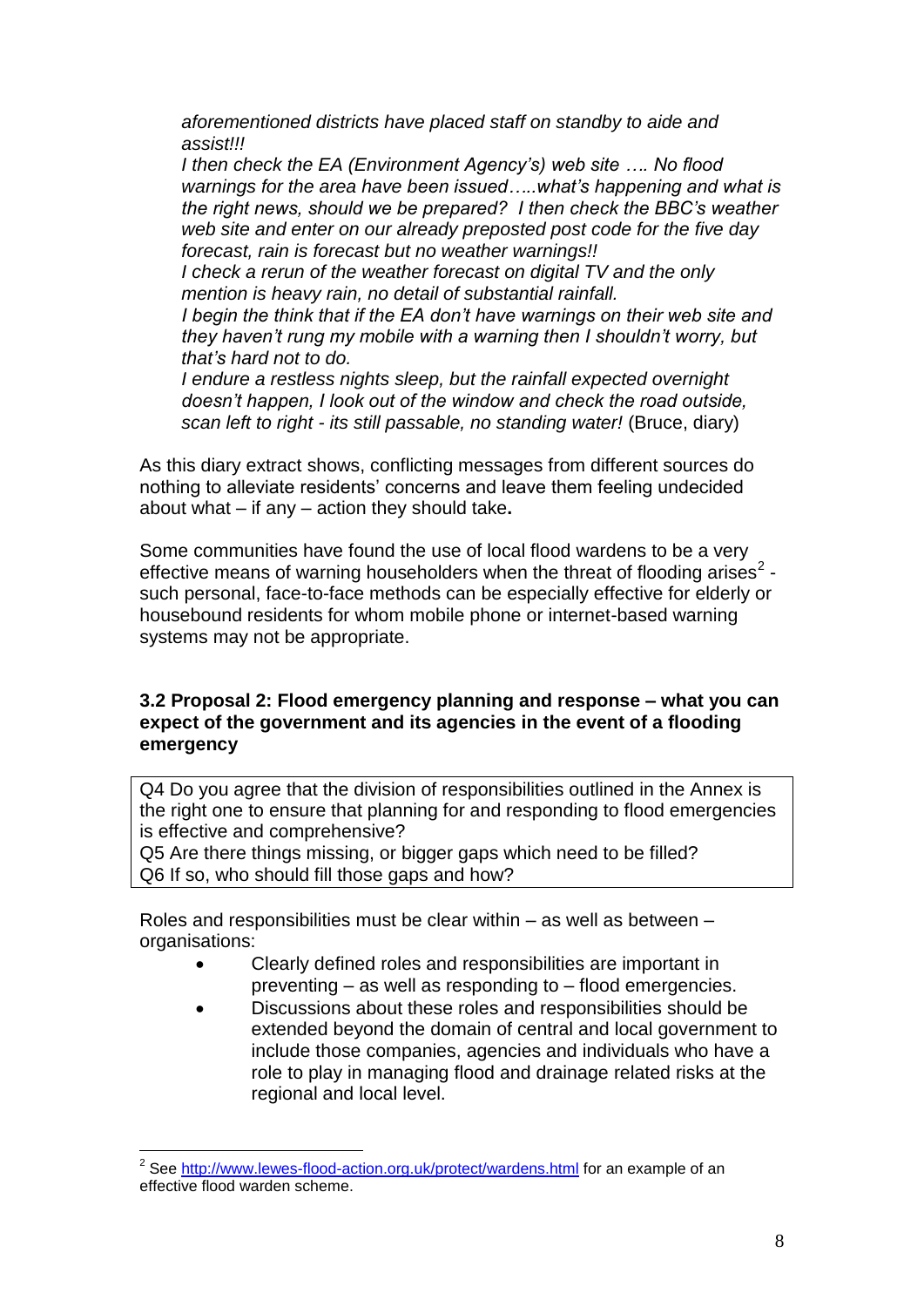- Discussions about roles and responsibilities should also be extended to include – and support – the broad range of capacities of the community and voluntary sector which can play a vital part in meeting the very immediate needs of householders on the ground.
- It is essential to ensure that the public are kept aware of which organisations are responsible for which aspects of recovery, so that it is clear who should be contacted in relation to specific problems and issues.

We agree that clearly defined roles and responsibilities are crucial for effective emergency management. However, we add three additional factors to this request for clarity: firstly, it is important that roles are clear within – as well as between – organisations. Diarists taking part in our study report being extremely frustrated by being passed from person to person within the same organisation where it appears that no one knows who they need to speak to in order to resolve their enquiry. For example, Cecil, a pensioner who suffers from mobility problems, approached the council to register himself as having been flooded. He tried at one council office and, after spending a long time in a queue, was told that he would have to go to a different office on the other side of town. Having made the long and painful walk over there he then stood in another queue, only to be told that the first office had got it wrong – they should have been dealing with his claim after all and, consequently, he would have to go back there and start again. Such stories are, sadly, not uncommon among our diarists. They illustrate the importance of ensuring that roles are clear within, as well as between, organisations.

Secondly, it is important to realise that clearly defined roles and responsibilities have a role to play in preventing, as well as responding to flooding. Indeed, independent research conducted into the causes and consequences of the flooding in Hull suggested that the city"s drainage system was particularly vulnerable to flooding as a result of the complex and fragmented system of management and ownership that is the legacy of the privatisation of the water industry (Coulthard *et al.*, 2007a; Coulthard *et al.*, 2007b). In the case of Hull, the Environment Agency, Yorkshire Water, Hull City Council and private landowners are all responsible for the maintenance of different parts of the drainage system and the Independent Review Body"s findings show that poor coordination and a lack of clearly defined roles for these agencies, combined with the insufficient regulatory powers of the water industry regulator Ofwat to set mandatory standards for the flood defence capabilities of urban drainage systems, can result in a situation that discourages investment and which makes any form of integrated drainage system management virtually impossible (Coulthard *et al.*, 2007b).

At group discussions, residents expressed confusion and frustration at the lack of clarity in a drainage management system which they felt enabled companies to evade their responsibilities to householders: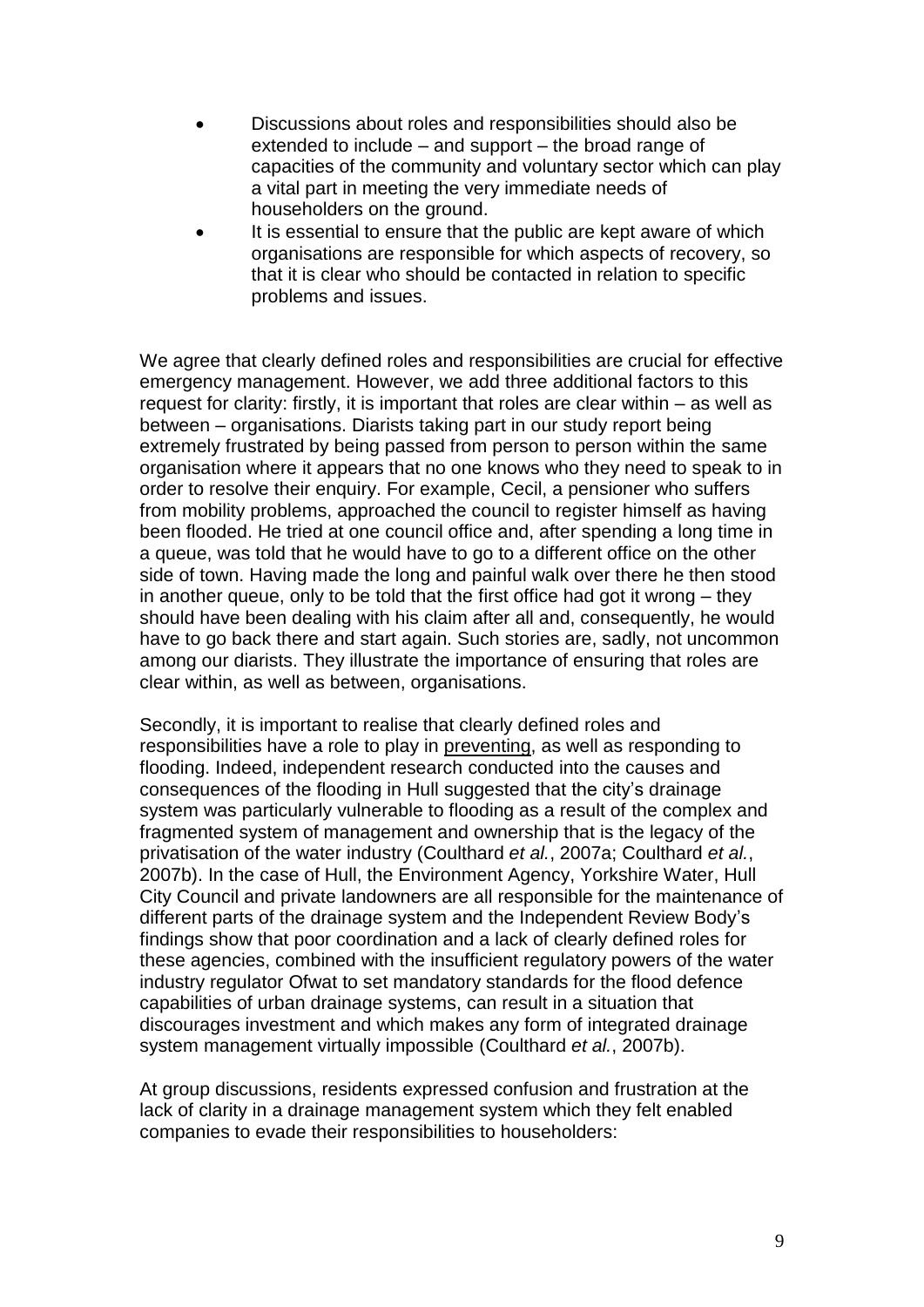| Anna         | See you can't really get anyone pinpointed down to say that who                           |
|--------------|-------------------------------------------------------------------------------------------|
|              | is responsible can you? No one will say.                                                  |
| <b>Nigel</b> | I don't think they ever would.                                                            |
| Anna         | You know, one says it's one body and another says it's another                            |
|              | body and nobody ever says it was their problem.                                           |
| Elizabeth    | But that's dangerous isn't it; nobody is going to admit to be<br>responsible are they?    |
| Nigel        | Whether it's Yorkshire Water or Hull City Council.                                        |
| Maggie       | But they've got to decide between them who is responsible for<br>what. (Group discussion) |

Diarists were thus concerned that the current management system offered no clarity in terms of the roles and responsibilities of the organisations involved. They were afraid that this degree of confusion would prevent the various agencies from making the kinds of coordinated management decisions and infrastructural improvements that they felt were necessary to protect them from flooding in future. Therefore, in relation to this consultation, we highlight the place that clearly defined roles and responsibilities can have in preventing – as well as responding to – flood emergencies. Discussions about these roles and responsibilities should therefore be extended beyond the domain of central and local government to include those companies, agencies and individuals who have a role to play in flood and drainage management at the regional and local level.

However, it is important to point out that the public must also be made aware of the roles and responsibilities of the various agencies in relation to both drainage infrastructure management and flood response. It is no use for organisations to be clear about what they are doing if residents do not know who to approach for help, and this is where the media can have a vital role to play. For example, Lois, a journalist who covered the floods for the local newspaper, described how residents started ringing up the paper because they could not get any sandbags for their homes. It later became apparent that the council"s policy was to keep a store of sandbags for deployment to protect important strategic resources (rather than to supply them to the public on demand). However, residents were not aware of this and, as a result, they did not know what to expect or where to turn for advice. Consequently, it is essential to ensure that the public are kept aware of which organisations are responsible for which aspects of recovery, so that it is clear who should be contacted in relation to specific problems and issues.

Thirdly, and finally, it is important to recognise the "huge yet largely unseen role" played by the community and voluntary sector during the emergency response to the floods (Coulthard *et al.*, 2007b p.61). The IRB"s report recommends that organisations from the sector be integrated into the city"s area emergency planning process and our research supports these arguments – interviews with council workers, community wardens and local people highlight the essential role that the voluntary sector played in providing fast, flexible, and efficient responses that were tailored to local needs. In many cases, these organisations were able to respond more quickly than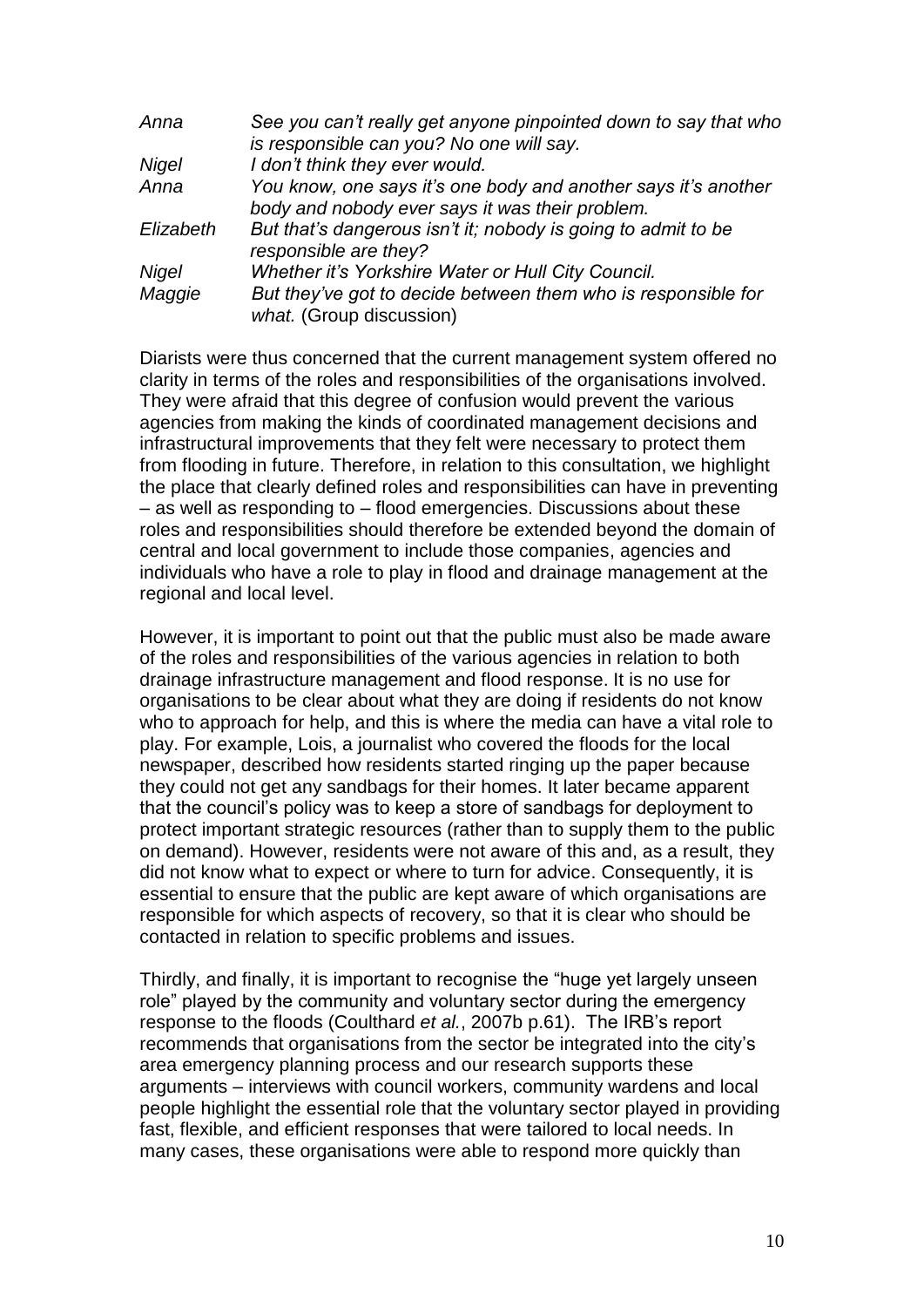larger, more "official" local or national government departments which took longer to mobilise resources, as the following case study shows:

# **Priory Baptist Church, West Hull**

Priory Baptist Church was located in the centre of an area that was badly flooded. The church building was, itself, affected by the incident and, as members were cleaning up in the days following the flood, they realised the difficulties that residents were confronted with and began to think about how they could help with this. They started by opening the church building as a space where residents could escape from the devastation of their homes and meet each other for tea and coffee and, within days, donations of furniture, clothing and money began to arrive from other churches and members of the public that could then be passed on to flooded families in the area. Residents were having trouble getting cleaning products for their homes as everywhere in Hull had sold out of these items, so church members went up to Beverley to buy a big stock of materials which they then brought back and distributed to residents. The church also organised free day trips out for flooded families and created a play area for children who had nowhere to play at the church building. Many families coming to the church for help were struggling to get information about the repair of their homes and so church members also made phone calls and enquiries on behalf of those who were having difficulties.

The work of Priory Baptist Church is a typical example of the vital support role that the community and voluntary sector can have during the disaster response phase. Although the church had only 17 members it was able to respond almost immediately to local needs (the tea and coffee drop-in service began running the week after the floods) and, perhaps more importantly, it was able to provide a flexible service that was capable of responding to the varied nature of people"s problems – from the lack of cleaning products through to families having nowhere for children to play. This flexibility is also evident in the fact that the church has continued its flood support work to this day. The decision to keep providing this service was taken when it became clear that residents who were starting to suffer the delayed impacts of secondary flooding $3$  had nowhere else to turn because all other 'official' sources of flood support – for example, the council"s Flood Advice Service – had been closed down. Therefore it is not sufficient to have clearly defined roles and responsibilities for flood response at the level of national and local government: instead, discussions about roles and responsibilities should be extended down to the very local level in order to include – and support – the capacities of the community and voluntary sector which can play a vital part in meeting the very immediate needs of householders on the ground.

## **3.3 Proposal 3: Health and social care in the event of a flooding emergency**

<u>.</u>

 $3$  Secondary flooding has been a major problem for residents in Hull. It occurs when water enters unnoticed into the void beneath the floorboards and causes structural damage which only becomes apparent months after the original flood event.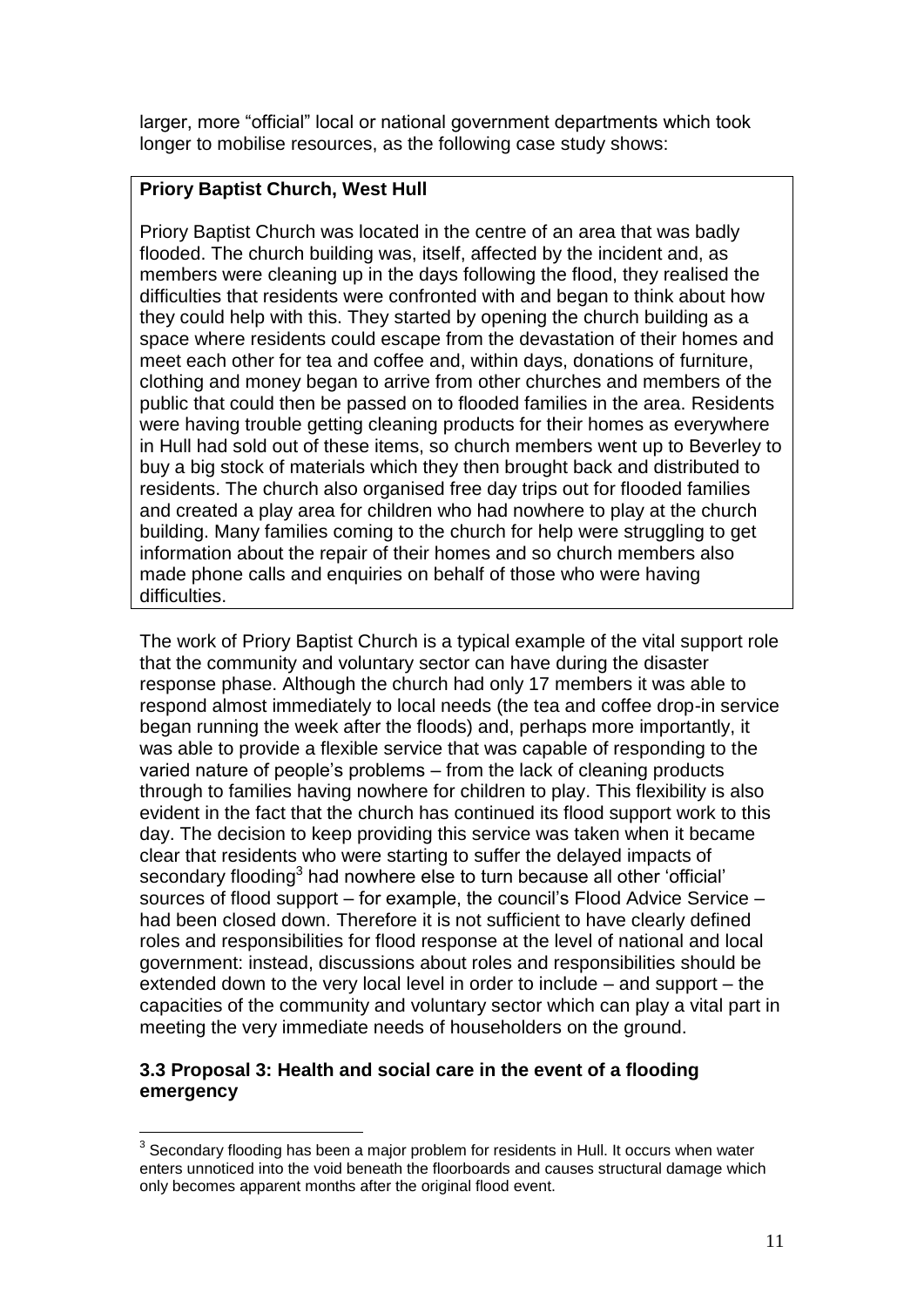Q7 Do you agree that the new and planned arrangements referred to above will provide what emergency responders, and those whose health and/or social care may be affected by flooding, actually need?

**We recommend that, in the event of a future flood, Primary Care Trusts use the media and other appropriate communication channels to ensure that all residents are made aware of what they should do to protect their health. It would also be helpful for health authorities to work with flood restoration companies to ensure that these companies are clear about the different courses of action available to them. Companies should be able to discuss this health information with residents so that a joint decision can be taken on what would be the most appropriate strategies to employ.**

**We also recommend that residents should be able to stay with their own GP even if they have temporarily moved out of the GP catchment area.**

**We argue that what is needed in the majority of cases is not drugs and counselling but a rethink of the ways in which the recovery process is managed to ensure that residents' repairs are handled in sympathetic, helpful ways that minimise their distress and make the process as quick and efficient as possible.**

Our research identifies a number of important issues that could help to improve the health and wellbeing of residents in the event of a future flood. Firstly, residents" experiences highlight a considerable lack of advice and a high degree of inconsistency in relation to contamination issues after the floods.

For example, Leanne described how she was shocked and distressed to see all her belongings being thrown out as a contamination hazard with no apparent explanation or discussion:

*"A big white van came and six or seven guys jumped out and donned these white suits, which had hoods and masks and everything… And they are telling us that everything is contaminated and we shouldn"t really be in there. And then they start throwing all your worldly goods out on the drive… Then this huge wagon comes and they put everything in the back and they crush all your possessions. And I was trying to save stuff and take it back in and they kept saying, "No, no, contaminated, you can"t have that". And bringing it back out."* (Interview)

Leanne was told that anything the water touched – including her kitchen units, would have to be destroyed and replaced. By contrast, Helen, a council tenant, described how she was told to wash her cupboards and put her food back in:

*Helen: But I did what they told me to do though, what they tell us to do. "Wash your cupboards out" he says, "and put your food back in". I said, "You are joking, that filled up with water".*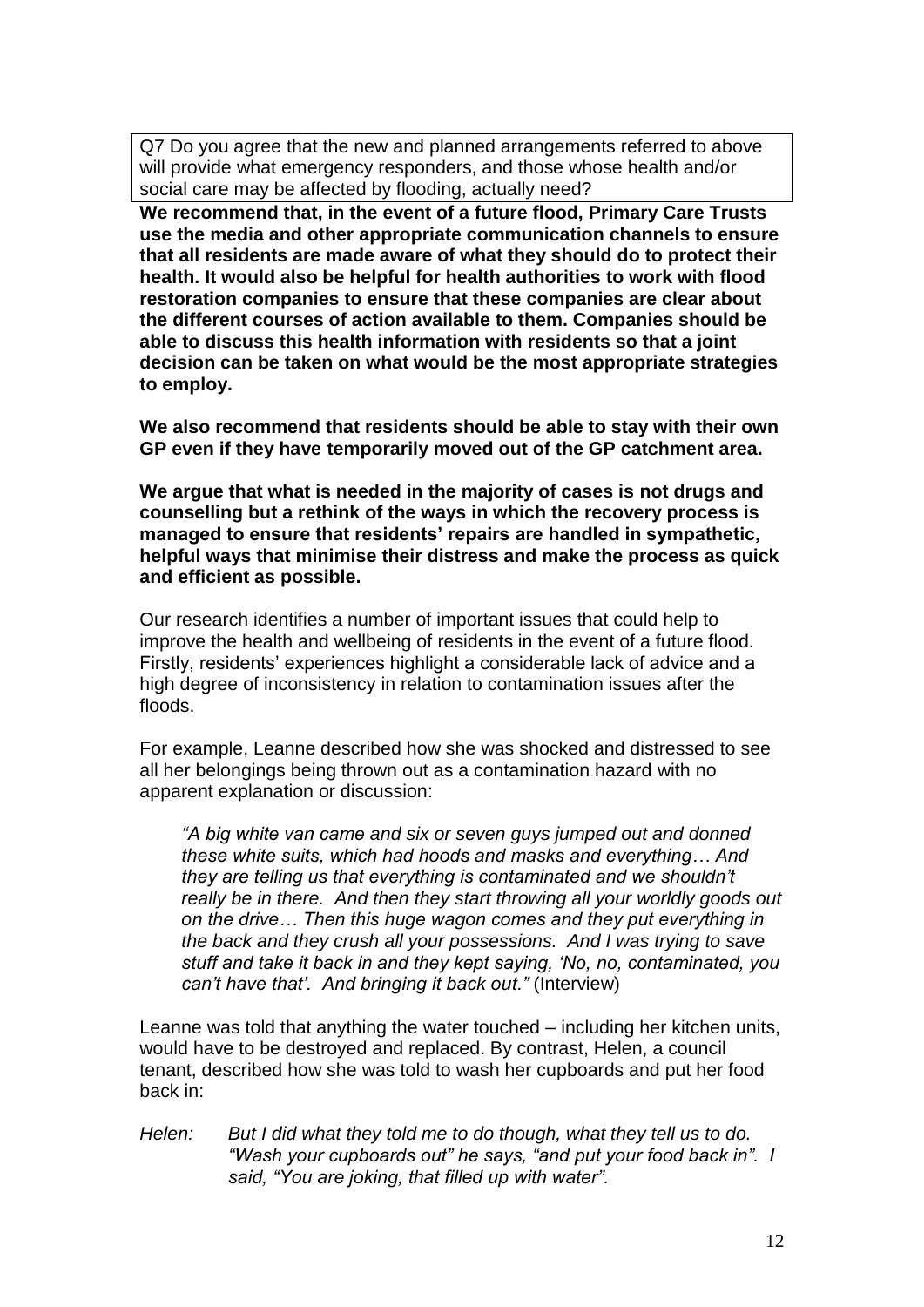*Isobel: That"s what they told my daughter. Helen: He said, "Wash your cupboards out and put your food back in". I said, "You are joking".* (Group discussion)

Equally, Melanie, who had been heavily pregnant at the time of the floods, was frightened to be told several months later that her property was contaminated and that she should not have be living there.

> *"Everybody just completely forgot us until about the middle of August and a company called All Care came and ripped all our flooring up and just left us with chipboard floors down and then it was October when Chemdry came back and said, "Well actually the contamination in the air and the bacteria in your walls you shouldn"t have been living in the property, you should have moved out, especially with you being heavily pregnant". So I began to panic and I"ve been under close supervision from my doctors ever since. Every week I"ve got to go for checks, I had to be signed off work early because the baby wasn"t growing as much as it should have been and they didn"t know whether it was stress through the house or whether it was anything to do with the bacteria in the house."* (Interview)

Group discussions also revealed confusion about the safest procedures to follow when living in the house during the repairs, with some residents saying they had been told to put the heating on to try and get rid of the dampness, while others had heard that this simply circulated the mould and fungal spores into the air. Such different approaches and advice about how to stay safe – both during the flood itself and during the subsequent recovery process – were confusing and distressing for residents and may have resulted in people"s health being put in danger or treasured possessions being destroyed needlessly.

We recommend that, in the event of a future flood, Primary Care Trusts use the media and other appropriate communication channels to ensure that all residents are made aware of what they should do to protect their health. It would also be helpful for health authorities to work with flood restoration companies to ensure that these companies are clear about the different courses of action available to them. Companies should be able to discuss this health information with residents so that a joint decision can be taken on what would be the most appropriate strategies to employ. Such an approach would ensure that residents are able to stay safe while playing an active part in making an informed decision about what happens to their home and possessions during the flood recovery phase. In making this decision they would be able to consider the health implications of their actions as well as the distress caused by the loss of their belongings and any other factors that may be important to them.

Secondly, as indicated in the consultation document, those who moved to a temporary address in a different area during the flood recovery phase often found that they had to register with a new doctor's surgery because they were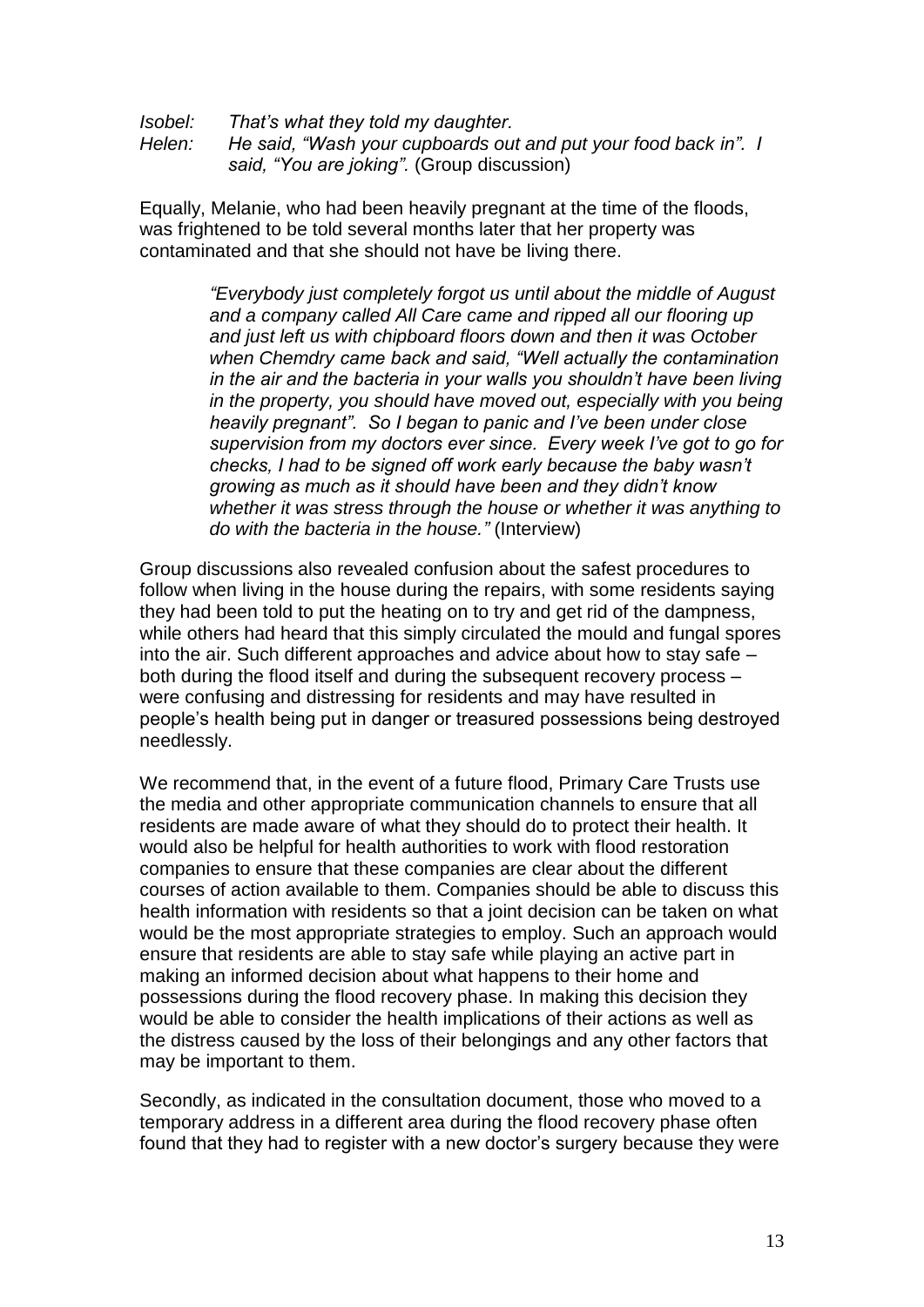now outside the catchment area of their existing practice, as Charlotte described:

*"I have a feeling of despair in the flat - it is in reality a lovely flat and in any other circumstances I would have enjoyed living in the old town – close to the town centre, museums, pubs and it is so picturesque, but I want my house!! The builders have still not started and I doubt they will before Christmas now. It makes me feel sick when I think of it – and sometimes I feel really alone, even though I know I have loads of friends and family to turn to. I tried to make an appointment at my doctors to discuss what could be done to lift me out of these moods – but unfortunately because I have had to move due to the floods I am no longer in their catchment area and they could not see me! So I have to go through the rigmarole of finding another doctor."* (Diary)

Charlotte"s experience illustrates why residents should be able to stay with their own GP if they wish to do so**.** Firstly, from a practical perspective, finding a new doctor constitutes an additional disruption and inconvenience at a time when residents are already experiencing many difficulties. Secondly, as Charlotte"s case indicates, many people experience serious mental and physical stress during flood recovery – this may mean that they require extra support from their doctor and it is much easier for residents if they can visit their regular family GP for this, particularly if they are worried about discussing sensitive mental health issues.

Thirdly, and finally, much attention has been given to the importance of addressing the mental health effects of the floods (Chilvers, 2008). As Charlotte"s example illustrates, the stresses of flood recovery are such that many people can find it hard to cope, both mentally and emotionally and, for some residents, the use of counselling or antidepressant drugs can play a valuable role at this time. However, a closer look at the stories of the diarists shows that many so-called "mental health" issues stem not from any form of "psychological weakness" in the individuals concerned, but from their circumstances and the ways in which they are treated. Clearly losing your home and belongings is a terrible event that would be upsetting to anyone and a distressed reaction is only natural in this situation. Diarists' experiences, however, show that most of them were able to deal constructively with their initial reactions of shock and loss in ways that enabled them to make a start on the process of recovering their homes. It was therefore what happened next – the struggles with uncooperative insurers, obstructive loss adjusters and untrustworthy builders – that caused real problems for residents" emotional and mental wellbeing. In this sense we need to understand the processes of "re-traumatising" to describe the effects and health risks of being treated badly by those who are supposed to be working on recovery (i.e. insurers, builders, officials etc).

For example, by May 2008, Laura and her husband had already experienced a string of problems with long delays, poor workmanship and a catalogue of errors which culminated in their builders having to be sacked from the job. The appointment of new builders in April 2008 gave Laura fresh hope that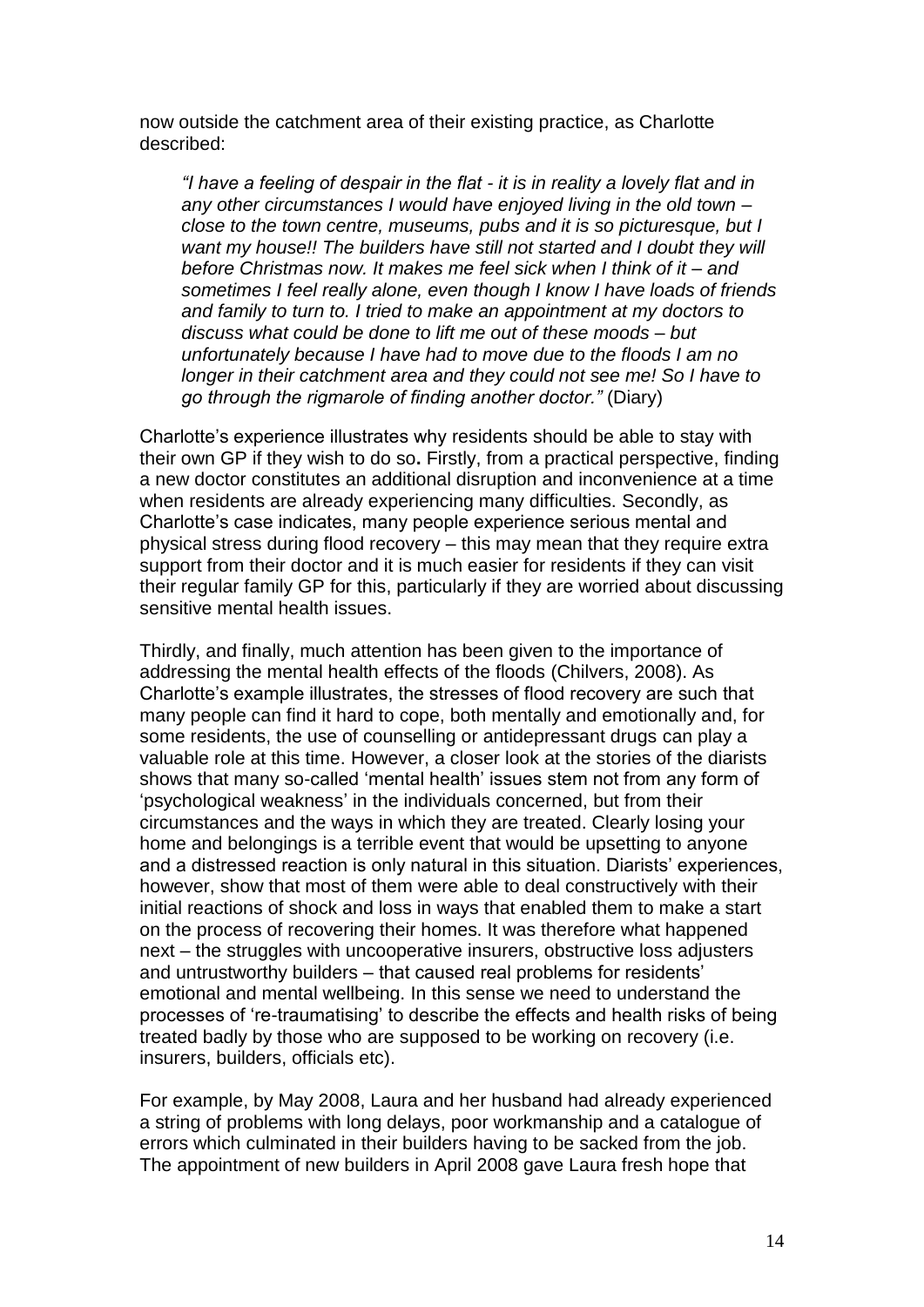things were moving in the right direction as, up to this point, very little progress had been made with her house. However, they soon ran into fresh – and unexpected – problems when the insurance company inexplicably failed to pay the rent on the temporary accommodation that they were living in while their home was repaired. Over the following month, the issue of the unpaid rent, which initially appeared relatively easy to resolve, turned into a major drama which was incredibly stressful for Laura. The following sequence of events is repeated here as it is recorded in her diary:

*Friday May 30th: While in the office receive a call from [name], the agent looking after rented house. Still no rent being paid – she forwards email she received from the other agency Countrywide who should have paid rent which says "Mr and Mrs [x] only have six month tenancy so they are liable for £850 per month rent"! 2 months owed! I call Countrywide to explain that we are still in rented house and builders still repairing our house but they insist they cannot pay rent without loss adjusters say so. I call loss adjusters but he"s on holiday and so I call his office, no one there can help as his manger is on hols as well! Countrywide also don"t even have right loss adjuster as they mention [name] who was loss adjuster number 1 – we"re now on loss adjuster number 3! I"m concerned as they also admit Robinsons have asked about us as they are storing our furniture! What a bunch of idiots – they do not have any correct details of our situation! They advise we contact Nationwide! I explain its now Friday afternoon and half term so most managers are on hols!... I got really stressed by all these phone calls and got nowhere!"*

## *Monday 2nd June 2008*

*Flexi day off work so had a day planned to call Loss Adjuster, Countrywide and Adaire Properties to try to sort out un-paid rent. Got really stressed by these people at Crawford"s Loss Adjustors who don"t seem to be any help at all. [Name] our Loss Adjustor doesn"t answer my calls and his manager isn"t available to help. Countrywide who are employed to handle our rented property and storage don"t have a clue and even still think [name] is our Loss Adjustor USELESS PEOPLE! [name] was our first, [name] is our third one! I still express concerns about this lack of knowledge and also why they did not chase up outstanding rent during the beginning of May! Also why did they not act on the fact Robinsons who are storing our furniture had not also being informed. I also told Countrywide they would be liable for all my furniture and belongings - they said they would not be put out into the street and should be OK. Not optimistic about this as I heard from a friend her hairdresser called for her furniture from storage and they delivered wrong sofa and they were wet through! Awaited return calls all day and 4pm I called Loss Adjuster AGAIN he answered and said he would do three things for me: \*send cheque to us for outstanding claim \*sort outstanding rent to Countrywide \*ask chartered surveyor [name] to look at wall as our neighbour is saying it"s damaged from flood. Around 5pm Countrywide called to say they had emailed Loss Adjustor again I said I had just received a call from him. Countrywide asked for [name"s] number to call him! AGAIN. IDIOTS don"t have his contact details so why are they*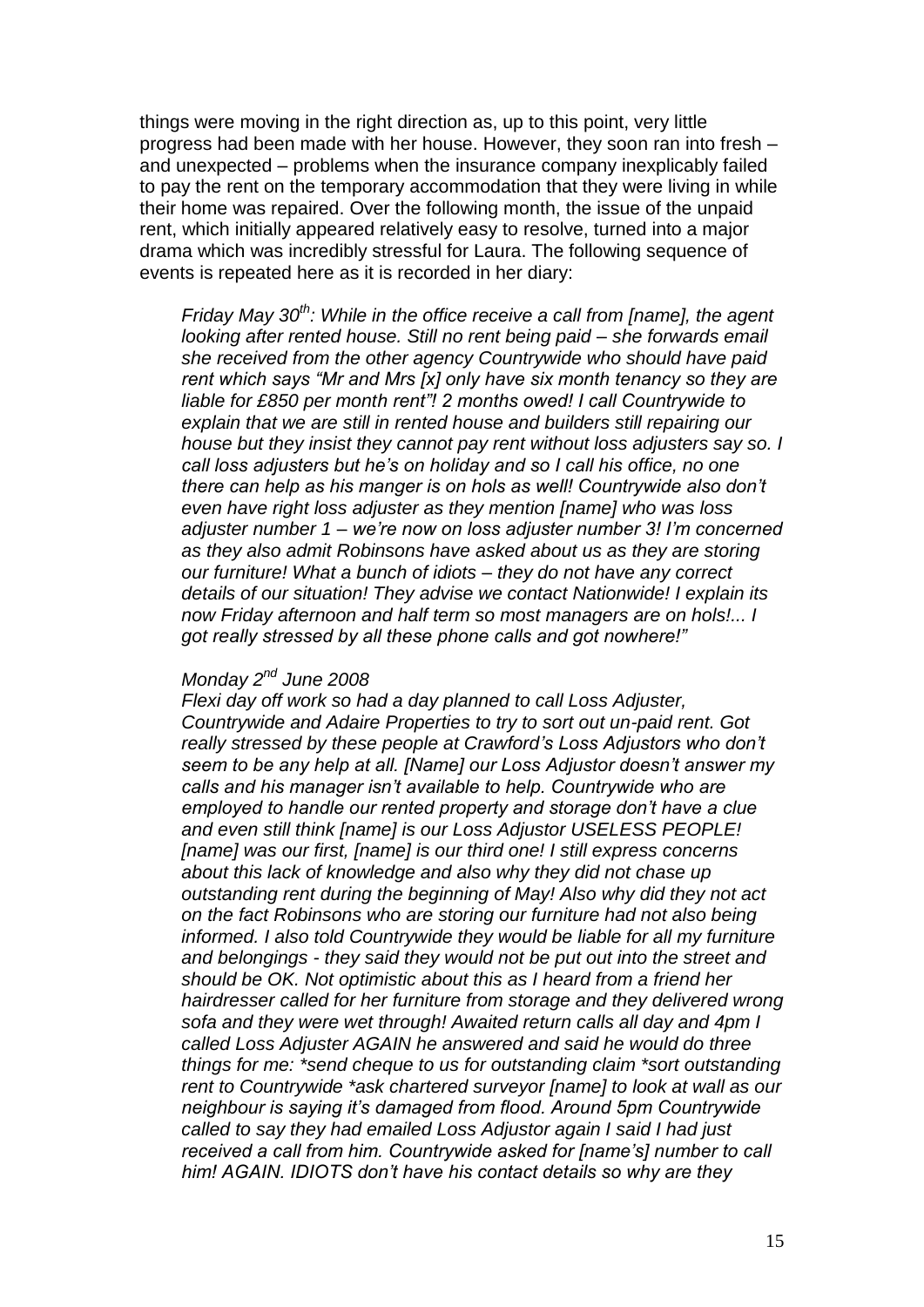*getting paid to handle my rented property and storage? USELESS! This day off work has been so stressful, the total feeling of being powerless this day nearly sent me down the route of going to see my doctor again with need of help! These people have no empathy, they all should look at their work practice and how they ever get a job done I never know - I don"t know how they sleep at night!"*

## *Monday 9th June 2008*

*Usual day at work. I call [name] agent for this rented house to ask if the rent has been paid. [Name] says no and the owner of the property is really concerned now and is asking why we can"t pay the rent. [Name] says she"s contacting her solicitor regarding outstanding rent. [Name] insists she doesn"t blame us it"s the Loss Adjustor and Countrywide. I get really upset and when [husband] comes home at 5pm I reel off my complaint. I really lose it so he tries to contact [name] Loss Adjustor. [name] answers the call and [husband] explains situation and also that*  [name] from Adaire Properties is contacting her solicitor. [Loss adjuster] *not at all concerned and says it"s all Bravado. He says he will try to make our case priority after his appointments in the morning. I"m not swayed by his comments he"s being no help regarding sorting out or signing cheques for our case at all!*

By this time, Laura is feeling stressed at work and is struggling to concentrate – she cannot get her mind off the problems with the rent and repeatedly tries to chase up her loss adjuster who tells her he has sorted the problem. This turns out not to be true and Laura is left feeling caught in the middle and unable to do anything to resolve the situation. By now at the end of their tether, Laura and her husband decide to complain to their insurers about their loss adjuster"s failure to authorise the rent. They write a six-page letter of complaint to the company and are given a particular number to call as Laura reports:

# *Monday 23rd June 2008*

*Day off today after working on previous Saturday. I call insurance department and speak to them regarding my concerns I get really upset and have trouble explaining without crying as he says he will call [name] Loss Adjustor for his side of the story! This comment really upsets me as why should I lie? I insist for his address to post my six page letter and all the copies of emails when [name] has said he will pay rent and storage and never has. I feel absolutely exhausted after this call and feel quite shaken.* 

These diary extracts illustrate how the mishandling of a relatively simple matter such as authorising a rent payment can have a huge impact on the stress levels of flooded residents. Far from being "mentally ill", Laura is a rational, intelligent person who has taken every possible step to resolve her problems and yet she is left feeling incredibly upset, frustrated and depressed after becoming caught in the middle of a series of mistakes by all the different agencies involved. The mistake with the rent comes on top of a period where she has already experienced problems with "cowboy builders" and poor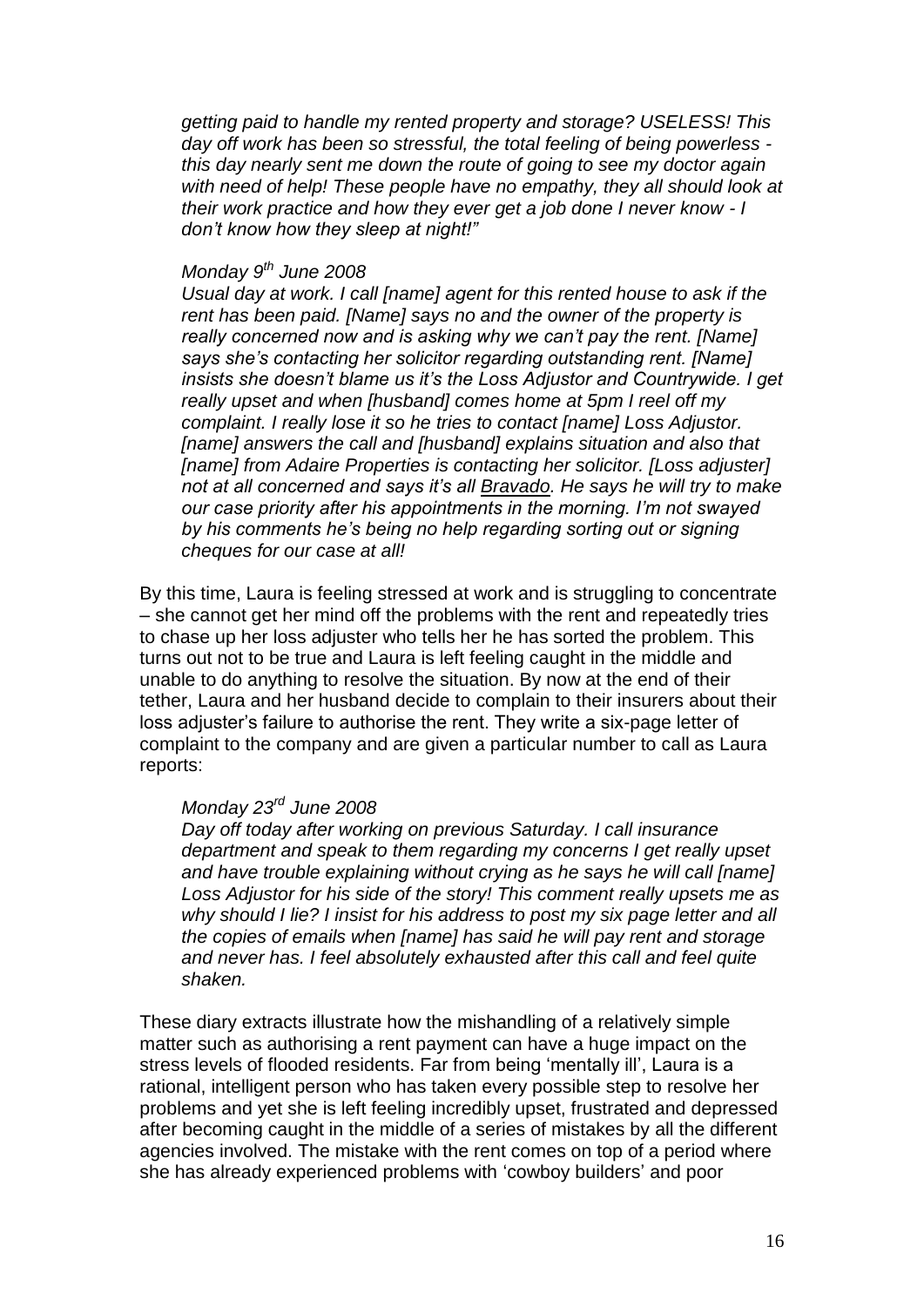handling of her insurance claim – given these circumstances it is hardly surprising that she becomes so upset that she even contemplates going to her doctor for some help. Yet counselling or anti-depressants will not solve the source of her frustration – she simply wants to know that her rent has been paid and that she can have some trust in the companies who are meant to be helping her.

Consequently, while people"s emotional and physical wellbeing has suffered as a result of the floods, it is important to realise that this suffering is linked to the difficult situations in which people find themselves during the recovery process, rather than being the result of some mental "weakness" in the householders themselves. It is normal and completely understandable for those affected by flooding to be stressed and upset. However, our study shows that most people cope well with these feelings and are able to make strides towards recovering their homes – the problems come when they are subjected to prolonged and unnecessary suffering as a result of the excessively bureaucratic procedures they have to go through, the mistakes that are made by the companies they deal with and the attitudes of those who deal with them. Taken together, these factors can result in people feeling trapped, afraid, depressed and frustrated as they begin to feel completely out of control of their situations and unable to do anything to help themselves. Anyone"s mental health would suffer under such circumstances! We argue that what is needed in the majority of cases is not drugs and counselling but a rethink of the ways in which the recovery process is managed to ensure that residents' repairs are handled in sympathetic, helpful ways that minimise their distress and make the process as quick and efficient as possible.

## **3.4 Proposal 5: Arrangements for mutual aid in the event of predicted and/or actual flooding.**

Q14 What role should LRFs and RRFs play in developing and calling upon mutual aid arrangements in the event of a flooding emergency in their area?

**We need to recognise that the agents of flood recovery include a wider range of people and organisations though they might not see themselves in this role. Government bodies need to explore how to officially recognise, support, educated and if necessary, regulate ,these wider private and voluntary sector deliveries of care and recovery.**

We argue that efforts to improve the flood recovery process must be guided by the needs and the timescales of affected communities, rather than the "official" recovery templates of local and national government organisations. Integrating the recovery effort more closely with the local community and voluntary sector is the best way of ensuring that appropriate resources reach those most in need of help.

As discussed under our response to Q4, 5 & 6, our research indicates that the community and voluntary sector can play a vital role in responding to the needs of residents at the very local level. It is therefore worth re-emphasising the point that it is vital for this sector to be integrated into emergency plans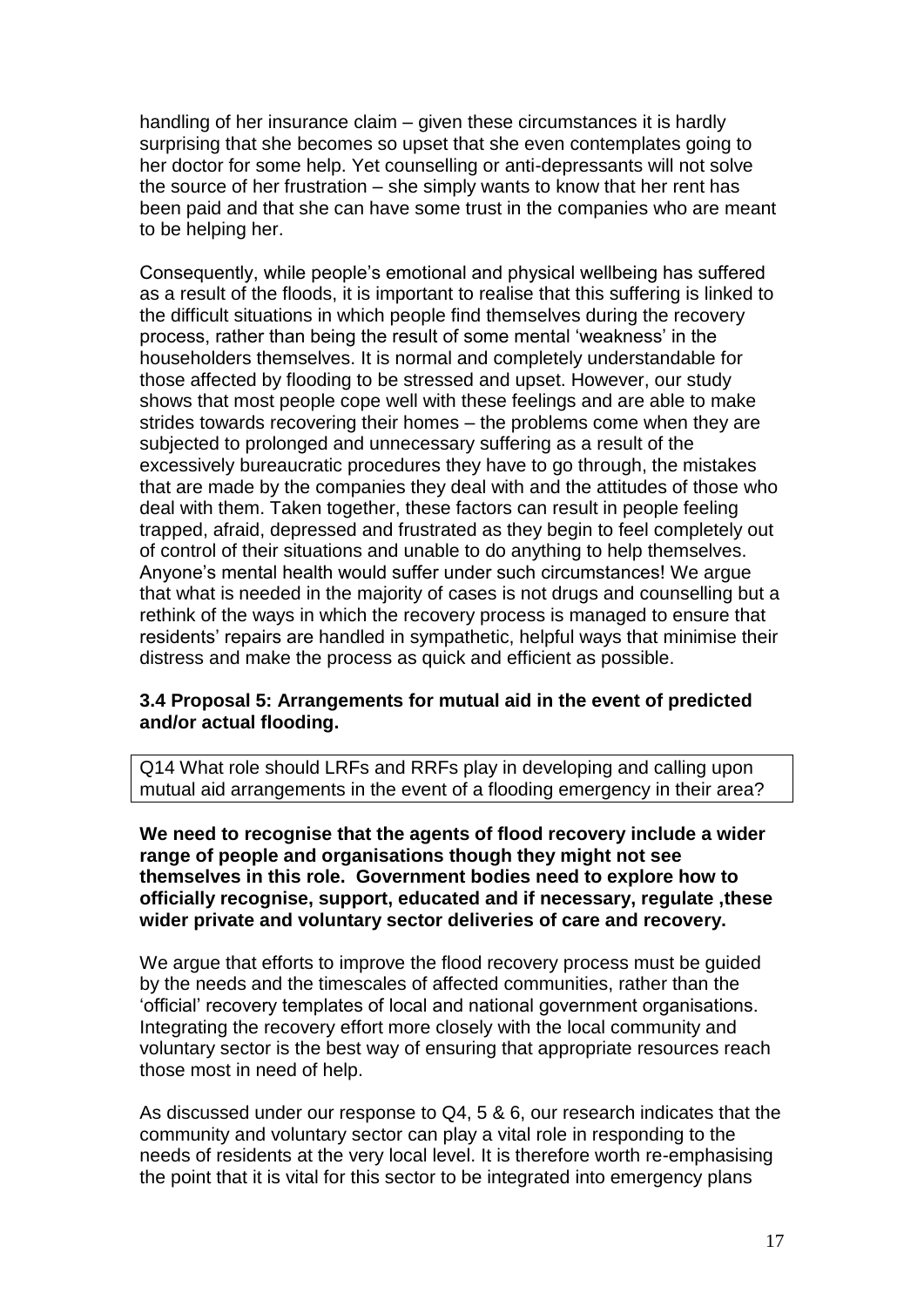and debates about roles and responsibilities and that it should be made clear to the public as to who they can approach for help.

This kind of integrated approach can help to ensure that public sector responses from local and national government agencies support (rather than contradict or duplicate) the recovery work carried out by community groups and thus avoid the kinds of problems that can occur where there is a mismatch between official recovery templates and procedures and the needs of local communities. For example, the Independent Review Body"s report highlighted a difficult tension whereby volunteers wanting to help out with children, young people and vulnerable adults were unable to be used because they did not have a Criminal Records Bureau check in place:

*"There was certainly some public perception of an unnecessarily bureaucratic approach to this, against a genuine, spontaneous wish to help out in extremes by individuals. There is a difficult balance to be struck in this area, where there is a very real need to ensure that those in contact with children, young people and vulnerable adults are subject to appropriate scrutiny"* (Coulthard *et al.*, 2007b p.20).

Clearly this balance is something that needs to be addressed at the local level on a case by case basis and it is important that the broader political and institutional context surrounding flood response and recovery can support this negotiation.

Another example concerns the use of the Red Cross money which was allocated to support flooded residents in Hull. In this extract from a group discussion, Karen and Charlotte, who were flooded themselves as well as working to support flooded residents as part of their jobs, discuss their feelings of anger and frustration at bureaucratic demands that the flood assistance money be spent by the first anniversary of the floods:

*Karen: The problem that we"ve got now with the Red Cross as you"ve probably heard from [name], I am furious, I am absolutely livid… They"ve sent all this money to the City, £720,000. The Council and Hull CVS applied for £500,000 and rang them up and said, "We don"t want to give you £500,000, we want to give you £720,000", like they were giving them a tenner. So we were all like, "woo ooh, we are going to be able to do some really positive things in this city and really help people. Great". And when the money came and we"d been applying for money, I"ve been sort of setting up community groups, and getting people working together and doing different things and being really good. A few weeks ago, it was like, "Deadline for the money". I said, "Pardon?" "Deadline, all the money needs to be spent by the end of June because the donor is frightened of the anniversary". I said, "Excuse me, we"ve just got people moving out of their houses now and people moving back, the psychological effects, and where people have been like that for a long time, where is that support going to be, it"s not just going*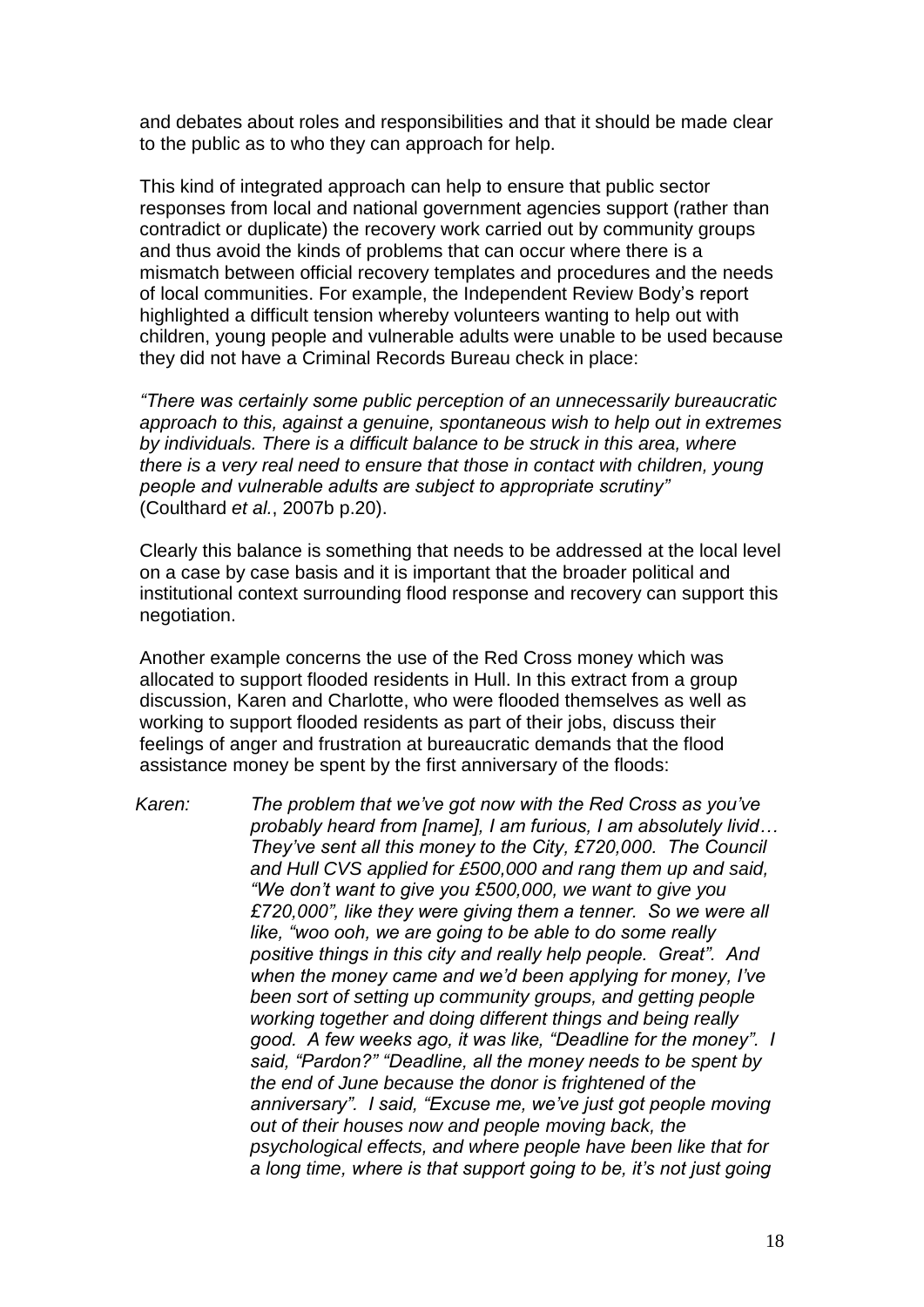| Charlotte:        | to disappear on the $25th$ June, that is not going to happen". But<br>what the Red Cross are fearful of is the<br>The anniversary and what they are saying is their position is to<br>come into a disaster area, basically bucket out the water, dry it                                                                                                                                                                                                                                                                                                                                                                            |
|-------------------|------------------------------------------------------------------------------------------------------------------------------------------------------------------------------------------------------------------------------------------------------------------------------------------------------------------------------------------------------------------------------------------------------------------------------------------------------------------------------------------------------------------------------------------------------------------------------------------------------------------------------------|
|                   | all out, spruce it all up, put plasters on, go. The money has<br>been around here too long they are saying. But yet they are<br>sending £230,000 again. So it's like hang on a minute, still to be<br>spent by the end of June. And it's like, bring it on if you let us<br>spend it and spend it wisely and be wise to spend it but you<br>need the time to spend it wisely.                                                                                                                                                                                                                                                      |
| Karen:            | And as well if you throw money at people, OK if I came to you<br>and your family and said, "Right do you want to fill out a Red<br>Cross bid, do you want to do a street party". They are like, "F<br>off, I've got a house to fix, I'll do it in August, I don't want to do<br>that". They don't understand that people's priorities is not<br>actually filling in a Red Cross application form. But that's my job<br>to do that and I said to them, "I'm not going to hammer this down<br>people's throats, actually why should I because if you banged on<br>my door with that I would say get stuffed at this moment in time". |
| Louise:<br>Will:  | You haven't got a door at this moment in time. (Laughs)<br>Well what about this sense of community though, that comes<br>out, because that's them trying to help you build, well or support<br>that?                                                                                                                                                                                                                                                                                                                                                                                                                               |
| Karen:            | I think that's them coming in and putting a plaster on it, to be<br>honest.                                                                                                                                                                                                                                                                                                                                                                                                                                                                                                                                                        |
| Louise:           | But don't you think that that's what any big organisation is like?<br>It comes in all guns blazing and hope to sort it out and then they<br>clear off. But we are going to be left with, it's like anything else<br>you know, it's slow burning is this, isn't it? You know, we are<br>never going to sort of just solve it just like that.                                                                                                                                                                                                                                                                                        |
| Karen:            | Well we are not, it's even like things now, I mean I am in bad<br>mood each day. I am, I'm in a really bad mood. And it's like, I<br>went outside in my garden tonight before I came out for a<br>cigarette, and my garden is full of weeds and it's like, last year, it<br>wasn't like that before, but I haven't got time to do that, I've got<br>the rest of my house to do. It's so frustrating and I feel so<br>insulted by these organisations that just think all them people in<br>Hull.                                                                                                                                   |
| Trevor:           | It's just a gesture isn't it, it's like we are seen to do something all<br>there.                                                                                                                                                                                                                                                                                                                                                                                                                                                                                                                                                  |
| Karen:            | I know it can't go on and on and on and on but why put a time<br>restriction when it's such a huge amount of money? Fair enough<br>if we were just going to split it between every person or every<br>household that was flooded and we were just going to send<br>cheques out.                                                                                                                                                                                                                                                                                                                                                    |
| Charlotte:        | I've suggested that.                                                                                                                                                                                                                                                                                                                                                                                                                                                                                                                                                                                                               |
| Karen:<br>Louise: | But that's not what we are allowed to do though is it?<br>It's not a big enough gesture is it, that is going to dilute it and<br>that's not what they want.                                                                                                                                                                                                                                                                                                                                                                                                                                                                        |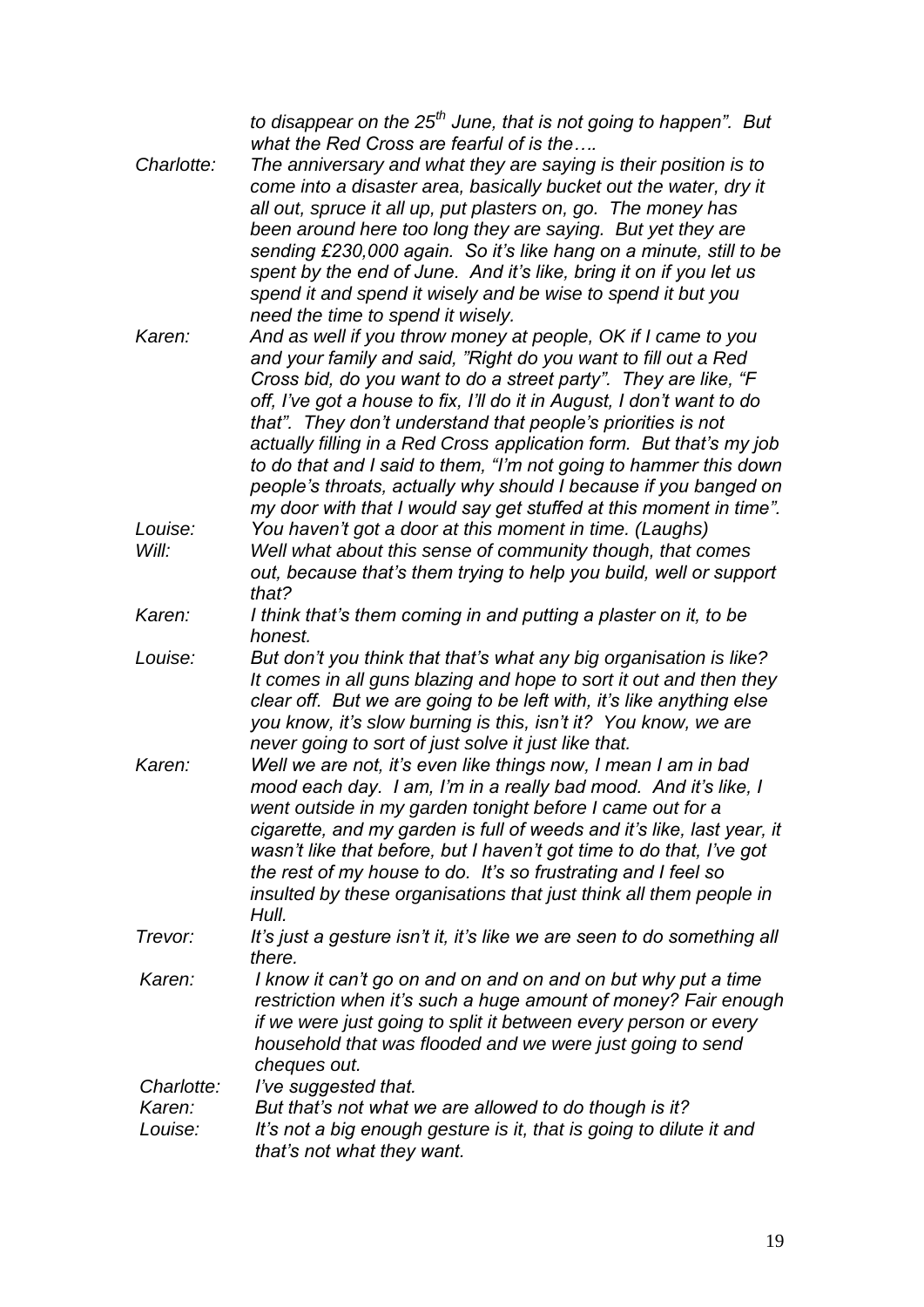#### *Karen: But then there"s going to be people who is going to miss out on it.* (Group discussion)

This extract illustrates the problems that can arise where political pressures for an area to be seen as returned to "normal" contradict with the nature of the recovery process as experienced by residents on the ground. As Charlotte and Karen explain, by stating that the money must be spent by the  $25<sup>th</sup>$  June 2008 deadline, official funders" recovery templates contradict with the recovery timescales of residents by refusing to acknowledge that flood recovery is, in reality, a "slow-burning" process that has no clear beginning or end (Sims *et al.*, 2008). They are also ignoring the needs of those residents experiencing secondary flooding issues – many of whom were only starting to move out of their homes a year later.

## **References**

- Bailey et al. (2004) Narratives of trauma and ongoing recovery: the 2001 foot and mouth disease epidemic, *Auto/Biography, 11: 37-46*
- Chilvers, M. (2008) Survey shows flood toll a year on. BBC News.
- Convery I., Mort M., Bailey C., and Baxter J, (2007) Role Stress in Front Line Workers during the 2001 Foot and Mouth Disease Epidemic: the value of therapeutic spaces. *Australasian Journal of Disaster and Trauma Studies*.
- Convery et al. (2005) Death in the Wrong Place? Emotional geographies of the 2001 foot and mouth disease epidemic, *Journal of Rural Studies*, 21, 99-109
- Coulthard, T., Frostick, L., Hardcastle, H., Jones, K., Rogers, D. & Scott, M. (2007a) The June 2007 floods in Hull: interim report by the Independent Review Body Kingston-upon-Hull, UK Independent Review Body
- Coulthard, T., Frostick, L., Hardcastle, H., Jones, K., Rogers, D., Scott, M. & Bankoff, G. (2007b) The June 2007 floods in Hull: final report by the Independent Review Body Kingston-upon-Hull, UK Independent Review Body
- Gordon R (2004) The social system as a site of disaster impact and resource for recovery, *Australian Journal of Emergency Management* 19, 16-22
- Kirschenbaum, A. (2002). Disaster preparedness: A conceptual and empirical reevaluation. *International Journal of Mass Emergencies and Disasters*. *20(1)*, 5-28.
- Mort et al. (2005) Psychosocial effects of the 2001 UK foot and mouth disease epidemic in a rural population: qualitative diary based study, *British Medical Journal,* 26 Nov, Vol 331, No 7527
- Sims, R., Medd, W., Kashefi, E., Mort, M., Watson, N., Walker, G. & Twigger-Ross, C. (2008) The ongoing experience of recovery for households in Hull – response to the Pitt Review Interim Report Learning the lessons from the 2007 floods, Chapter 9 of the Pitt Review Interim Report Lancaster, UK Lancaster University
- Tapsell, S., Burton, R., Oakes, S., and Parker, D. J. (2005) *The Social Performance of Flood Warning Communications Technologies* (No. TR W5C-016): Environment Agency